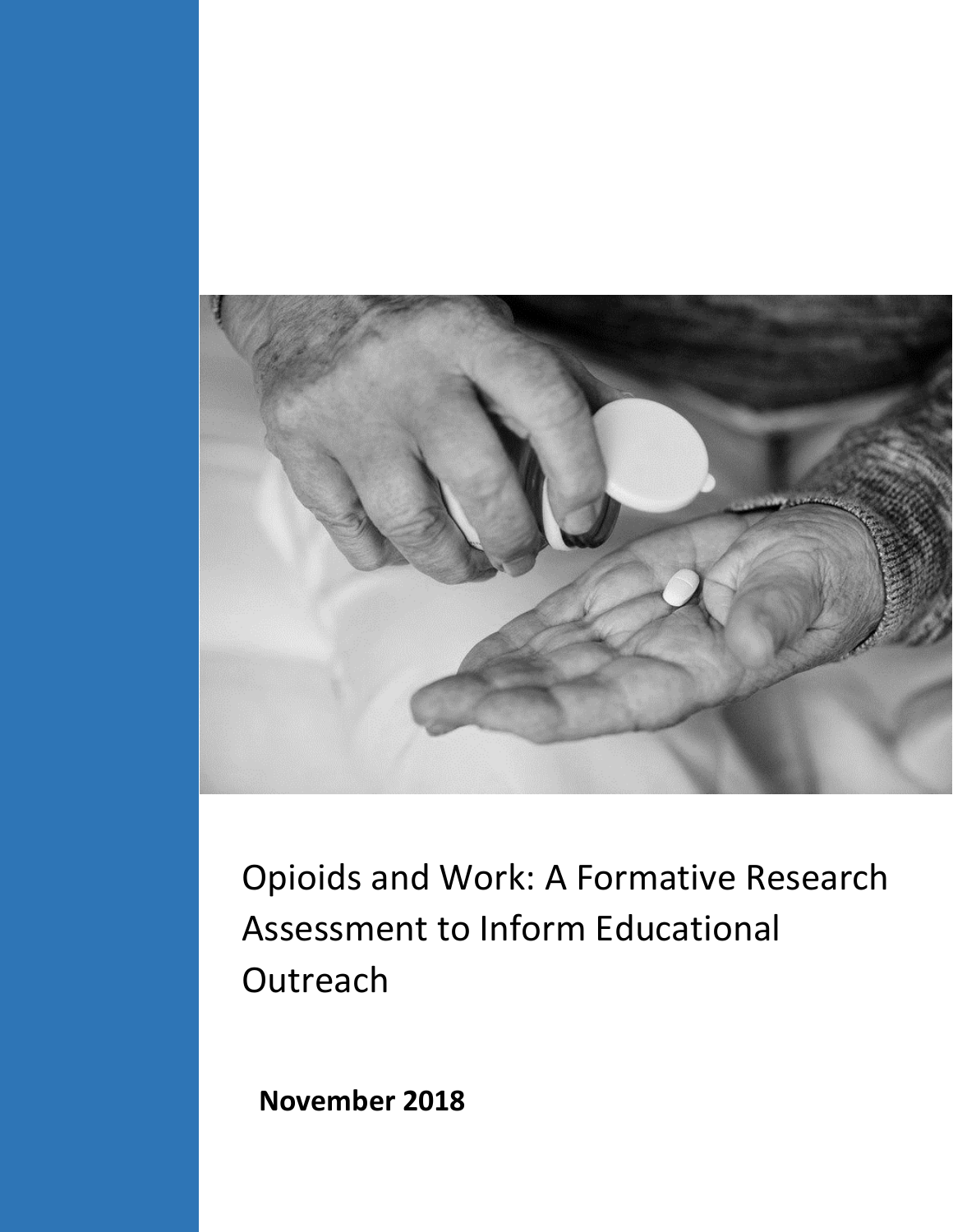#### **PREPARED BY**

**By the Center for the Promotion of Health in the New England Workplace, University of Massachusetts Lowell**

**Cora Roelofs, Research Associate and Assistant Research Professor, Department of Biomedical Engineering [Cora\\_Roelofs@uml.edu](mailto:Cora_Roelofs@uml.edu)**

**Disclaimer: The contents of this publication are solely the responsibility of the authors and do not necessarily represent the official views of the Centers for Disease Control and Prevention.**

**Acknowledgment: This project was supported by a grant (IU17CE002724) from the Centers for Disease Control and Prevention to the Massachusetts Department of Public Health. The findings and conclusions in this report are those of the authors and do not necessarily represent the official position of the Centers for Disease Control and Prevention.**





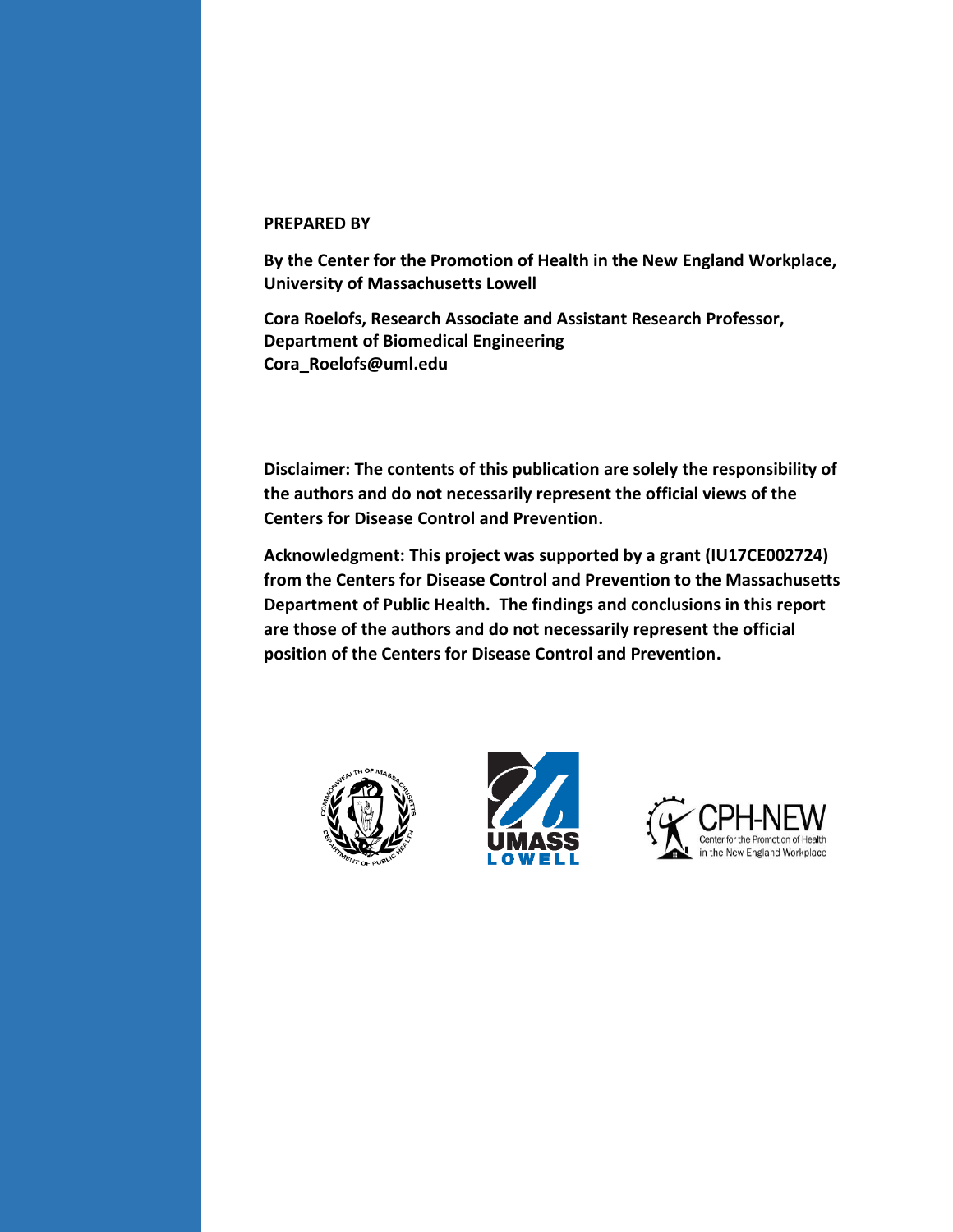## **Contents**

| Preliminary Recommendations for Educational Interventions for Consideration 26 |  |
|--------------------------------------------------------------------------------|--|
|                                                                                |  |
|                                                                                |  |
|                                                                                |  |
|                                                                                |  |
|                                                                                |  |
|                                                                                |  |
|                                                                                |  |
|                                                                                |  |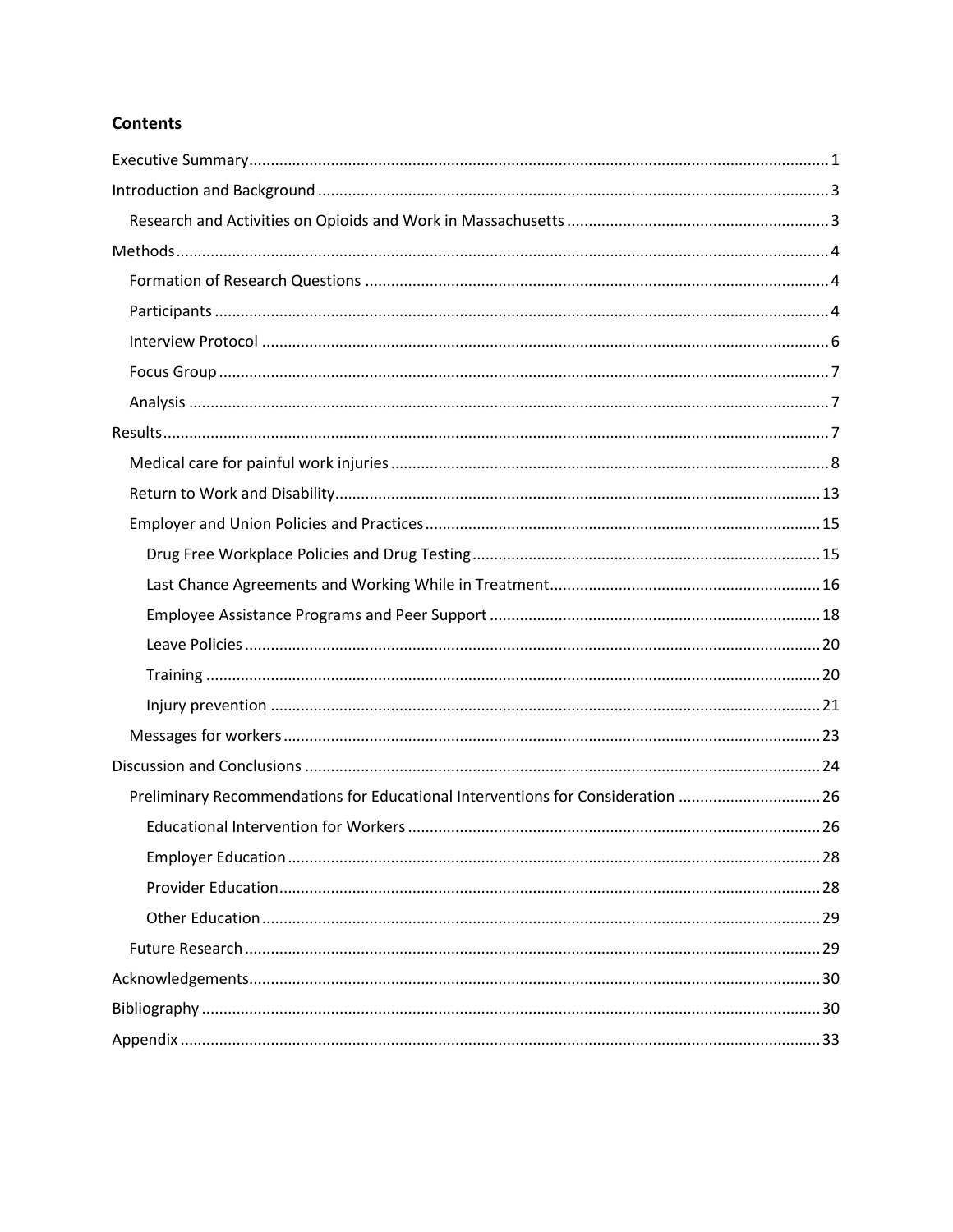## <span id="page-3-0"></span>Executive Summary

## **Background**

In response to findings by the Massachusetts Department of Public Health and local public health coalitions of high fatal overdose rates in certain occupations and the need for development of worker-oriented prevention efforts, MA DPH contracted with the Center for the Promotion of Health in the New England Workplace at the University of Massachusetts Lowell to conduct a formative assessment to inform intervention efforts.

## Focus Group and Interviews

Dr. Cora Roelofs conducted 18 key informant interviews with workers, union representatives (in construction and healthcare), healthcare providers, insurers, lawyers, an administrative law judge, and an employer. She also conducted a focus group of primarily immigrant home-health aides in collaboration with the Massachusetts Coalition for Occupational Safety and Health. For both the interviews and the focus group, the investigated domains concerned existing programs addressing opioid awareness and substance use disorder prevention offered by unions and employers; the relationship between work and opioid use; medical care for injured workers; substance use disorder treatment for workers; and challenges and opportunities for prevention of opioid dependence, addiction and overdose among workers.

## Current Employer and Union Policies and Practices: Work and Opioid Use

Conversations with these key informants revealed very few existing programs. The MA Division of Industrial Accident's Alternative Pathway Pilot Project allows injured workers to shift their care to a care coordinator who can assist with both reducing opioid dependence and improving pain management. Those respondents who were familiar with this program – and several helped to craft it – considered it a strong start in addressing the crisis through the Workers' Compensation system. Construction unions are providing direct assistance and peer support to struggling members. Notable among these in Massachusetts is the Modern Assistance Program EAP and substance use disorder treatment provider based in Quincy, MA. Some unions integrate messages about substance use prevention into apprenticeship training programs. Employers rely on Employee Assistance Programs to connect their employees with needed services; however, quality and helpfulness of EAP programs varies widely. Occupational health services of large employers also play a critical role in identifying workers who may need intervention. Employers' drug-free workplace policies - which generally involve drug testing - are more developed for construction than other sectors and may not, in fact, prevent workers from using opioids if the worker has a prescription.

## Determinants of Work Related Opioid Use and Opioid Treatment Strategies

Respondents generally were of the opinion that the relationship between work and opioid use was not straightforward and that the causes of problematic opioid use by workers was multi-factorial. However, most respondents agreed that injuries and work demands, combined with easy access to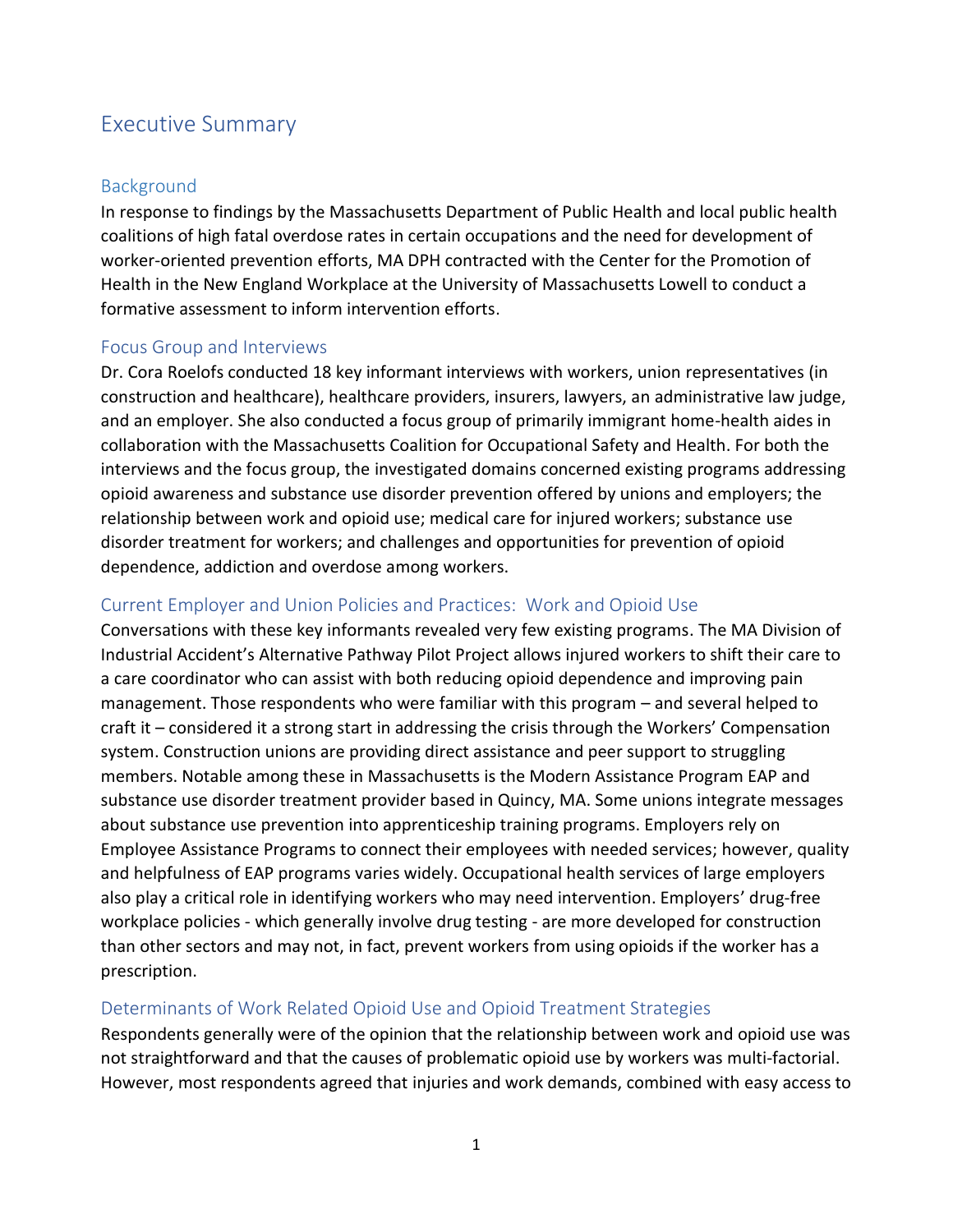opioids, was a potential pathway to opioid use disorder (OUD).1 Work was also identified as a potentially positive social determinant of health that might mitigate OUD by preventing loss of income and social support. Additionally, some workplaces offer resources such as EAPs and benefits to assist with OUD treatment. Peers and unions were identified as key supports for workers struggling with OUD.

Medical care for injured workers with pain-related injuries very often includes opioids as front-line treatment. Opioid guidelines which limit their use for chronic pain are slow to penetrating healthcare practice for injured workers, who are often seen as "legitimate users" of opioids. Workers face challenges accessing best practices in non-opioid multidisciplinary care, and there is also a lack of access to care integrating opioid tapering/OUD treatment and pain management tailored for working people.

Effective substance use disorder treatment for workers, includes peer support, as well as programs that are compatible with work. Many respondents called for employer policies which allow workers to keep their jobs and return-to-work strategies that preserve worker dignity and prevent re-injury. Respondents expressed a diversity of strong opinions on the benefits and challenges of Medication-Assisted Treatment (MAT) for worker populations, especially in the construction sector.

## Challenges and Opportunities to Address Opioid Use in the Workplace

 $\overline{a}$ 

Challenges for prevention programs include reaching non-union workers and workers with limited training opportunities. There are currently perverse financial incentives influencing employers, workers, and healthcare providers in ways that may exacerbate and extend opioid use. Societal attitudes and norms that present challenges include the "just take a pill" culture; lack of patient empowerment and active involvement in medical care; stigma related to OUD; and lack of recognition of opioid-related substance use disorder by patients and providers.

Respondents identified unmet education and outreach opportunities for different audiences including workers in high-risk occupations, young workers, injured workers, workers with opiate prescriptions, and workers with substance use disorders. If employers implement prevention and support-oriented policies, they can train supervisors and workers on those policies. Provider training and care management was viewed as essential as well, with positive results from a Washington State program cited as justification.

<sup>&</sup>lt;sup>1</sup> In accord with the Substance Abuse and Mental Health Services Administration (SAMHSA), we adopt the Diagnostic and Statistical Manual of Mental Disorders, Fifth Edition (DSM-5) definition: "Substance use disorders occur when the recurrent use of alcohol and/or drugs causes clinically and functionally significant impairment, such as health problems, disability, and failure to meet major responsibilities at work, school, or home. According to the DSM-5, a diagnosis of substance use disorder is based on evidence of impaired control, social impairment, risky use, and pharmacological criteria." Opioid use disorder is diagnosis in the case where the substance of concern is either legal or illegal opioids such as oxycontin or heroin. (see[: https://www.samhsa.gov/disorders/substance-use](https://www.samhsa.gov/disorders/substance-use))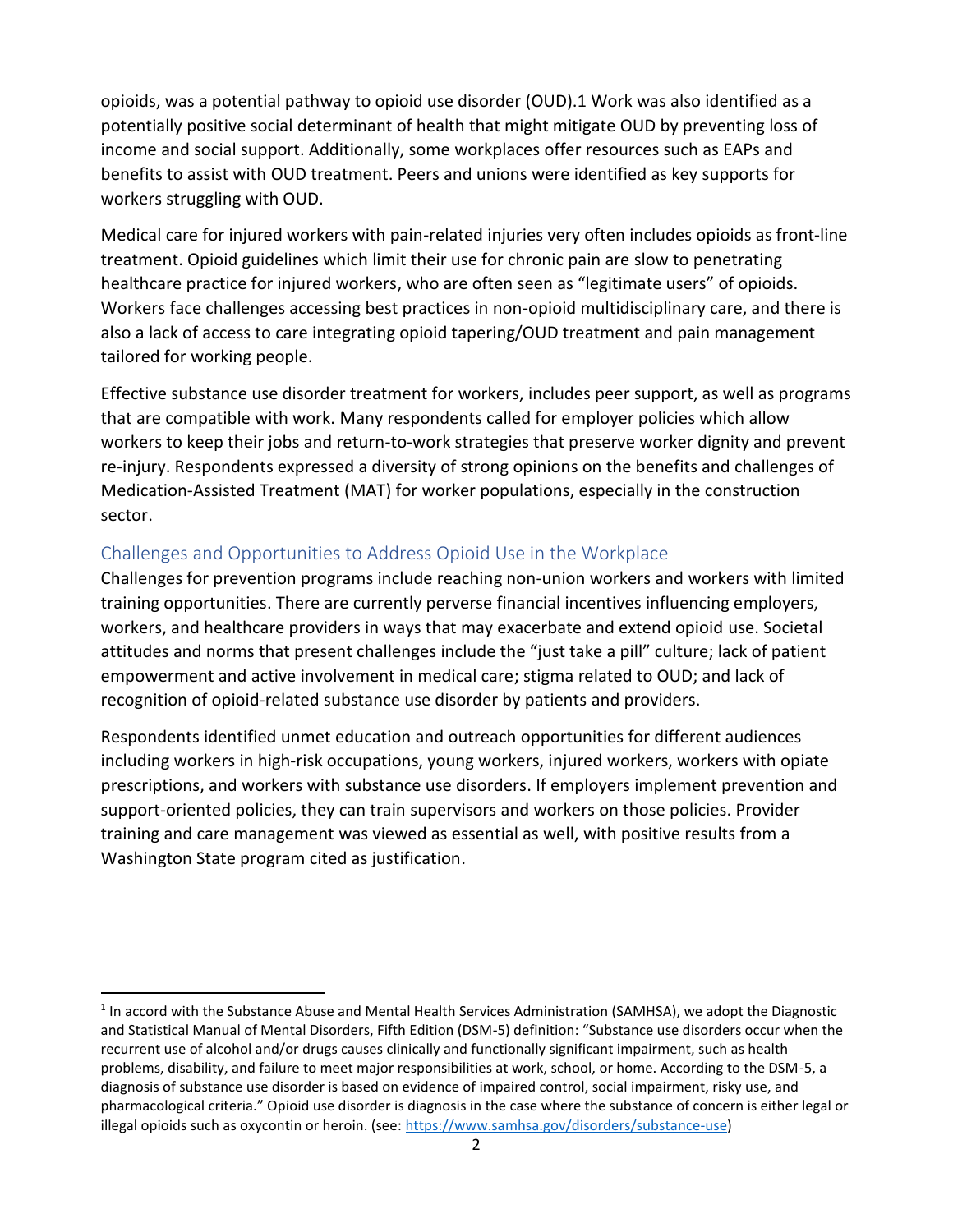# <span id="page-5-0"></span>Introduction and Background

The purpose of this formative assessment for the Massachusetts Department of Public Health Occupational Health Surveillance Program (OHSP) and the Bureau of Substance Addiction Services (BSAS) was to conduct background research that could aid in the development of a strategy for educational outreach to Massachusetts workers regarding injury prevention, opioids and pain management following injury, and addiction resources. Given the urgency of the public health problem of opioid addiction and overdose, the OHSP was interested in suggestions for potentially fruitful avenues for prevention interventions and identification of current promising practices. These interventions could include worker education as well as potential policy and/or organizational changes to promote prevention.

Qualitative research cannot answer questions about causation or suggest evidence-based interventions. However, it can uncover potent themes, suggest research questions and foci, help to delineate relevance of concepts to various stakeholders, and identify ideas that may be controversial as well as those around which there may be agreement. Additionally, it can identify potential partners and common language, uncover barriers and opportunities, and suggest wording and subjects for survey instruments and pilot interventions.

## Research and Activities on Opioids and Work in Massachusetts

In recent years, there have been few initiatives in Massachusetts aimed specifically at addressing opioid use in working populations. In 2016 the Barnstable County Substance Abuse Prevention Coalition sponsored an analysis of industry and occupation of overdose cases.<sup>1</sup> They found very high representation of people in the building trades and especially those with high school or less education. As a result, they initiated education programs for the "Straight to Work" population of young people leaving school for work, to increase their opioid awareness and provide them with substance use disorder services information.

Similarly, the Mystic Valley Public Health Coalition analyzed the occupations of overdose cases in their region and found an over-representation of workers in heavy manual labor jobs. They then conducted focus groups with people in manual labor jobs and began outreach efforts including a resource guide for employers and a Public Service Announcement campaign aimed broadly at construction and other manual trade workers. $2-4$  Both the Mystic Valley Public Health Coalition and the Barnstable County Substance Abuse Prevention Council sponsored educational conferences for employers and others on the subject of work and opioids. The Massachusetts Coalition for Occupational Safety and Health (MassCOSH) took up this issue in its 2017 and 2018 Dying for Work reports and participated in these conferences with a strong message about the potential role of work injury in the opioid epidemic.

In response to requests from workers compensation attorneys, and from his own observation that injured workers were suffering both from their injuries and from the treatment for them, Massachusetts Division of Industrial Accidents (DIA) Senior Judge Omar Hernandez supported a stakeholder process in 2016 that resulted in the DIA's Opioid Alternative Treatment Pathway pilot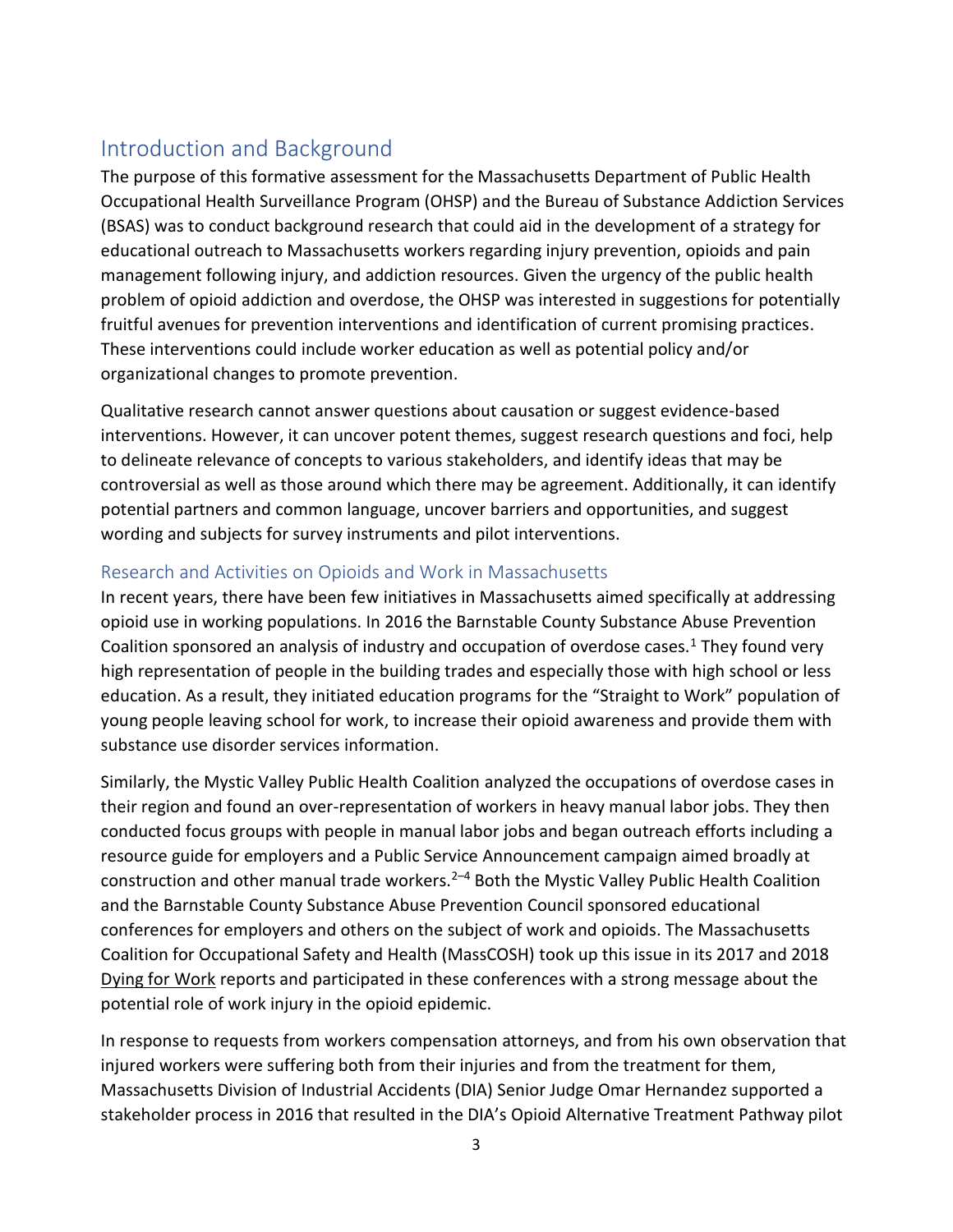<span id="page-6-0"></span>project. <sup>5</sup> For settled Workers Compensation (WC) cases where the payments for medical treatment continue, injured workers can voluntarily shift their care to a DIA-approved medical case manager to reduce their opioid dependence and improve their pain management. In announcing the pilot, Governor Baker said: "There's more we can do to help injured workers with settled workers' compensation claims get appropriate treatment for pain management." Injured workers began enrolling in the pilot in late 2017.<sup>6</sup>

Prompted in part by local findings, OHSP conducted a statewide analysis of the industry and occupation reported on the death certificates of individuals who died of opioid overdose during 2011-2015. That investigation, released on August 8, 2018, showed that the rate of fatal overdose varied by industry and occupation. Specifically, rates were higher among workers employed in industries and occupations known to have high rates of work-related injuries and illnesses. A striking commonality among those occupations was that they involved heavy physical demands. Lack of paid sick days and high job insecurity also characterized the occupations of the cases.

These initial findings suggested that more detailed information was needed on worker populations potentially at greater risk in Massachusetts, avenues for primary prevention, available services and education efforts, employer policies, opioids and the WC system, and best practices in occupational medicine and post-injury care. Building on these efforts, this formative research project is an attempt to provide background regarding the activities of the multiple relevant players in Massachusetts and to share their perspectives on barriers and opportunities to reduce the epidemic and its toll among the injured worker population.

## Methods

## Formation of Research Questions

The interview guide for the key informant interviews and the focus group are included as an Appendix to this report. The domains were suggested and discussed by Drs. Roelofs, Punnett, and Davis, with input from Jodi Sugerman-Brozan, Executive Director of MassCOSH. The domains, which included existing opioid awareness or addiction prevention programs, the relationship between work injuries and opioid use and addiction, the role of the WC system, perspectives on addiction and treatment, and prevention policies and messages, were reviewed in conversation with Dr. Punnett and formulated into questions in a format designed to achieve rich and authentic responses from participants.

Open-ended interviews were conducted conversationally and covered all the topics in the interview guides; however, each conversation was tailored to the expertise of the particular informant. The interview guides and protocol were approved by the University of Massachusetts Institutional Review Board which required special attention to warning participants to not discuss personal drug use. This was emphasized during the interviews.

## **Participants**

The list of potential key informants was drawn from three sources: interviewees suggested by Drs. Davis and Punnett and Ms. Sugerman-Brozan; research conducted by Dr. Roelofs; and the interviewees themselves. Several background interviews were conducted by Dr. Roelofs in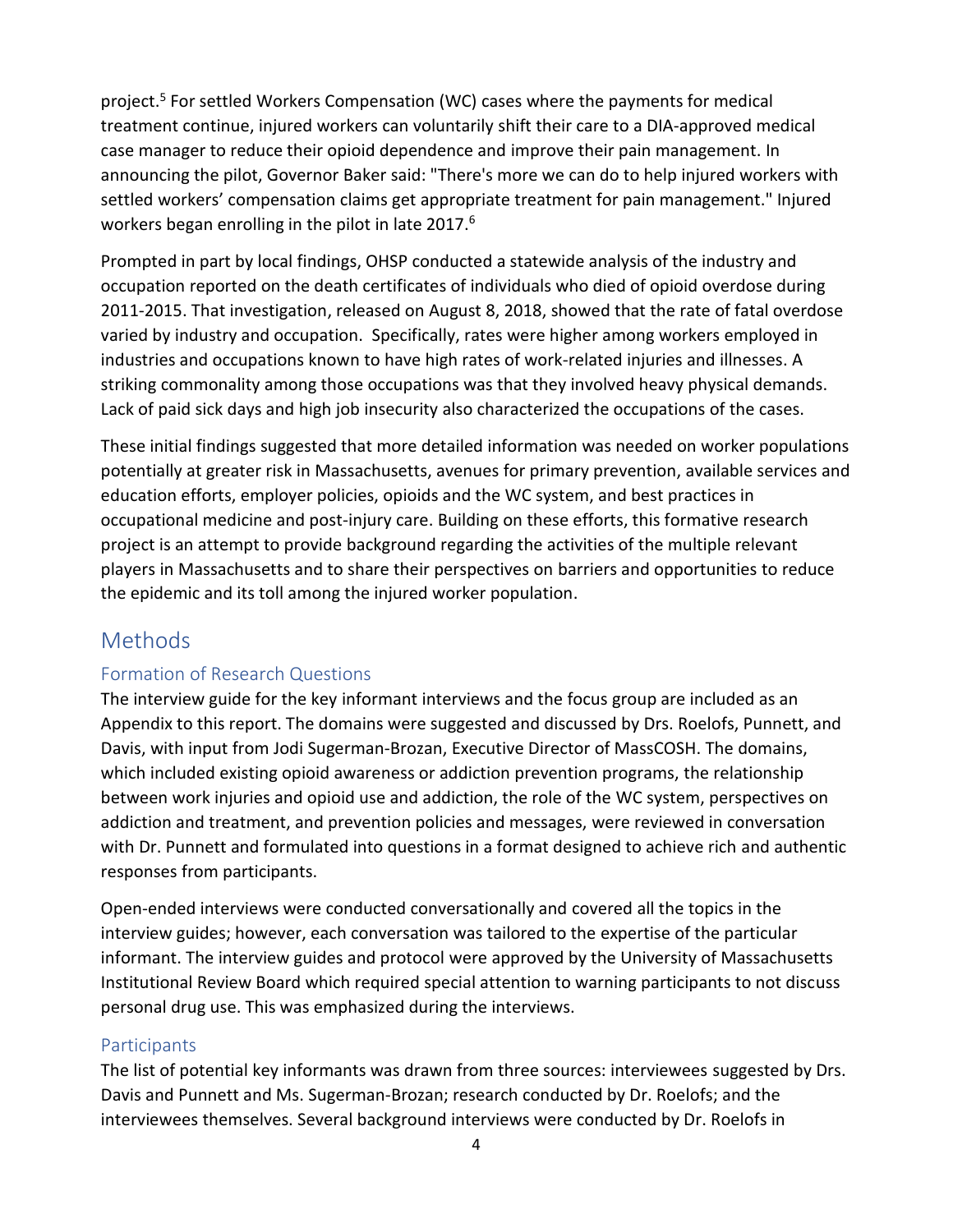preparation for the main set of interviews. The following individuals were consulted to facilitate understanding of important background concepts, to learn from their experience in the field, and to ask for suggestions of interviewees:

- Dr. Angela Wangari Walter, University Massachusetts Lowell (substance use disorder treatment and fishing)
- Scott Fulmer, University of Massachusetts Lowell (participatory ergonomics, fishing)
- Dr. Jack Dennerlein, Northeastern University (construction Total Worker Health™ and ergonomics and injury prevention)
- Devan Hawkins, formerly OHSP (overdose and industry/occupation epidemiology)
- Dr. Bill Shaw, University of Connecticut Health Center (return to work, disability prevention)
- Dr. Jennifer Cavallari, University of Connecticut Health Center (peer support, construction interventions)
- Lauren Dustin, Mystic Valley Public Health Coalition, Substance Abuse Prevention Task Force (outreach)
- Vaira Harik, Senior Project Manager, Barnstable County Department of Human Services (epidemiology and surveillance, overdose and interventions)
- Gioia Persuitte, Program Specialist, Barnstable County Department of Human Services (worker-oriented interventions)

The following individuals participated in key informant interviews:

- Brian Doherty, Boston Metro Building and Construction Trades Council (construction, union)
- Dr. Andrew Kolodny, Brandeis University, (public health dimensions of the epidemic, addiction treatment)
- Kyle Zimmer, Business Manager, Operating Engineers Local 103 (construction, peer support, union)
- Becca Gutman, Vice President (Home Health Care) SEIU-1199 (home health aides, union)
- Kim Higgins, Organizer (Hospitals) SEIU-1199 (health care workers)
- Cristina Lamarre, Medical Technician, SEIU-1199 (health support worker)
- Lisa Murphy, RN, SEIU 1199 (Cape Cod) (hospital worker, peer and family support)
- Dr. Albert Rielly, Cambridge Health Alliance/MGH Occupational Health (occupational medicine, employer occupational health service)
- Deborah Kohl, Attorney (WC, worker representation)
- Dr. Dean Hashimoto, Health Services Board of the DIA, Partners Medical Center, Harvard University (occupational medicine practice, DIA Health Services Board)
- Dr. Jonathan Burress, OccMed CIC (occupational medicine practice, DIA Health Services Board)
- Hon. Omar Hernandez, Judge, MA DIA (WC policy and practice)
- John Christian and Damien Turini, President and Vice-President/Clinician, Modern Assistance Program (Employee Assistance Programs, Substance Use Disorder Treatment)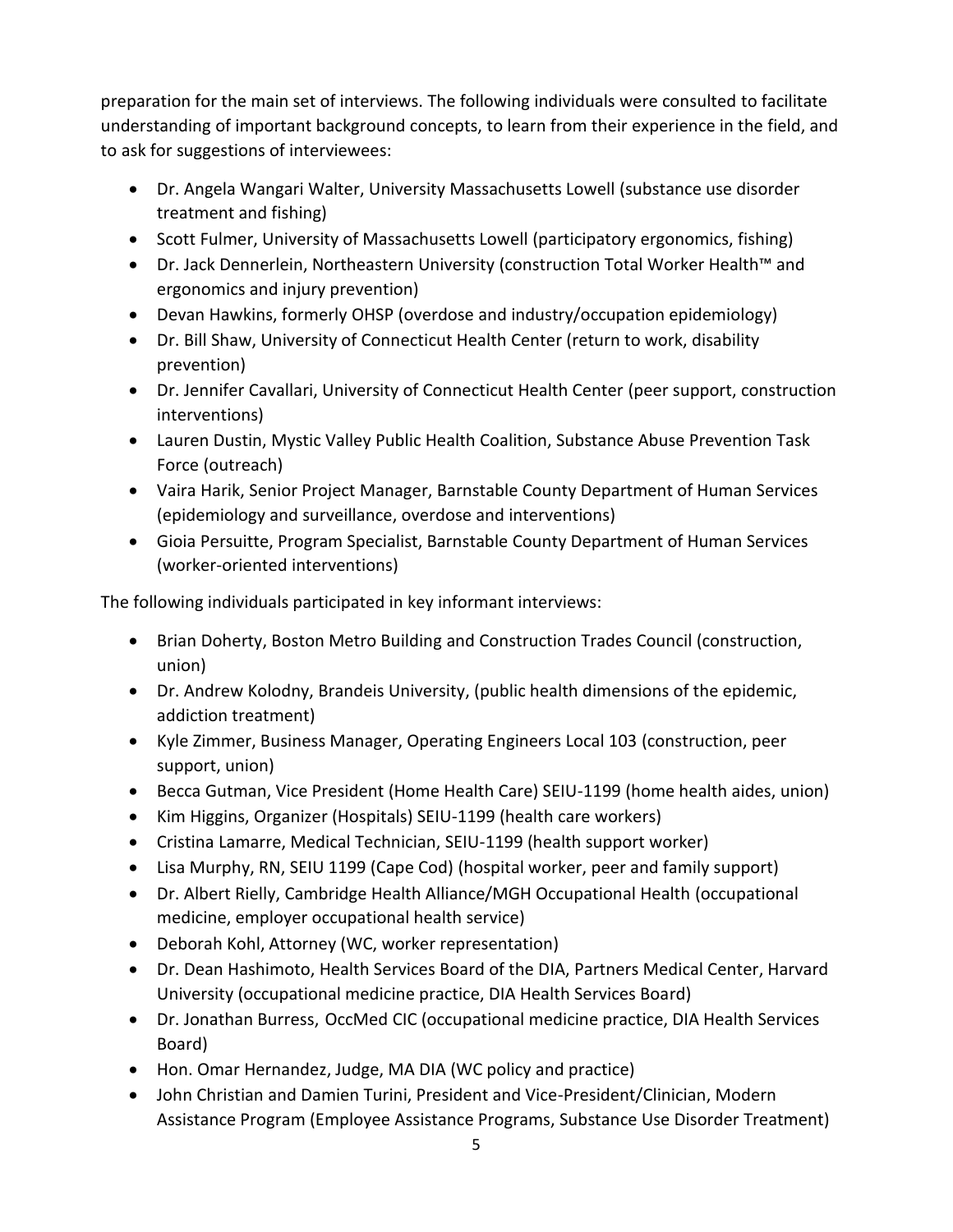- <span id="page-8-0"></span>• Ryan Falvey, Operations Manager, Gentle Giant Moving Company (employer)
- Mike Pringle, RN, Windham Group, Care Coordinator DIA (case management, pain management, return to work and insurance)
- Niko Pappas, Director, MA Interlocal Insurance Co/AON WC Division (insurance)
- Catherine Reuben and Arielle Kristan, Attorneys, Hirsch, Roberts, Weinstein (employer representation)
- Michael J. Shor, MPH, Best Doctors Occupational Health Institute (insurance, case management)

Several of the individuals above have been leaders in opioid awareness and reform efforts, such as those sponsored by the Massachusetts Bar Association Workplace Safety Taskforce Opiate Subcommittee, the Public Health Committee of the Massachusetts Medical Association, the American College of Occupational and Environmental Medicine, the MA DIA's Health Services Board, the National Association of Building Trades Unions Taskforce on Substance Abuse, and through public presentations sponsored through substance use disorder task forces. While not specific to workers or workplaces, Dr. Kolodny's early and on-going efforts to raise awareness of the public health consequences of opioid prescribing is particularly worth appreciating.

Most of those invited to participate, in fact, agreed to do so. However, several either declined or did not respond. The non-responders included representatives of self-insured employers, construction project owners, construction contractor safety mangers, occupational health physicians, insurance claims adjusters, insurance loss prevention, restaurant workers, and pain physicians. Furthermore, interviewees suggested several additional potential interviews from diverse professional identities who we were not able to interview in the timeframe of the study.

In addition to the general stakeholder perspectives described above, and especially in light of the OHSP analysis of high-risk occupations, we decided to focus attention on the healthcare and construction sectors. While healthcare support occupations were not among the highest-risk overall, they represented the highest risk occupational setting for women. We elected to not interview representatives of the fishing industry although it also has high rates, given that it was receiving attention from other researchers at the time.<sup>7</sup>

It should be noted that the interviewees were identified and recommended as experienced key informants, often with professional roles, particularly within the WC system. Less represented are voices from less organized populations such as non-union construction or temporary workers or others who do not have formal leadership roles. Future research should investigate ways of identifying key informants from these populations.

## Interview Protocol

Potential participants were contacted by phone or email and offered a copy of the informed consent form that described the study. Follow up emails led to an appointment for either a phone (four interviews) or in-person interview (14). Phone interviews were generally one hour or less. Inperson interviews ranged from one to two hours and were generally conducted in the interviewee's office. Participants reviewed the informed consent and were made aware that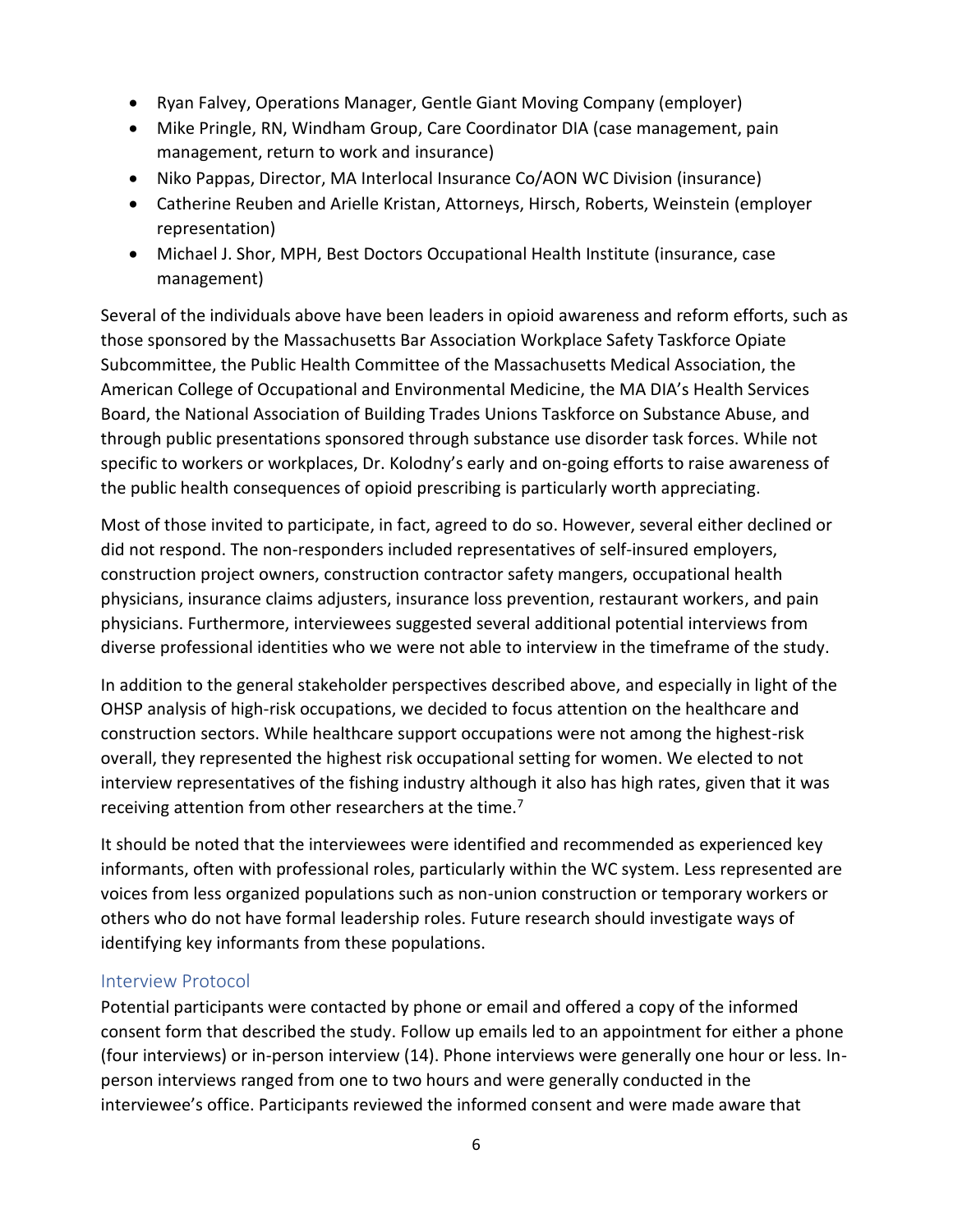<span id="page-9-0"></span>interviews were neither anonymous nor confidential, and would be recorded with their permission. All interviews except for one were recorded and notes were taken by Dr. Roelofs. For three interviews, a student intern, Klara Keyrouz, also took notes. The focus group protocol is described separately below.

## Focus Group

On June 18<sup>th</sup>, a focus group was conducted at MassCOSH in the evening. A MassCOSH Worker Center organizer<sup>2</sup> had recruited workers to participate who could speak and understand English and who worked in physically demanding occupations. Ten workers agreed to participate; however, ultimately there were eight participants including the MassCOSH Worker Center organizer. The focus group was facilitated by Dr. Roelofs and Jodi Sugerman-Brozan took notes. Prior to the conversation, the oral informed consent text was read and the purpose of the focus group was clarified. A short survey was administered covering basic demographic background.

Seven participants were women. The focus group was conducted in English, however all but one participant was a Latin American immigrant for whom Spanish was his/her first language. Three were born in the Dominican Republic; others were born in Venezuela, El Salvador, and Mexico. The male participant was a construction laborer. Four of the participants worked in the homecare industry, with three as direct service providers and one as a program director. One participant was a food service cook for a college. Three reported that they had experienced a painful injury at work within the prior 5 years. The ages of the participants ranged from 48 to 64 with the mean age of 53.

## Analysis

The focus group and some of the interview recordings were transcribed by the researcher. Additional notes from the researcher and the intern were reviewed. An outline of discussion themes was developed from the interview guide and these notes. Qualitative analysis of the data as it contributed to these themes was conducted by the researcher informally. Illustrative examples, quotes, points of concordance and disagreement, information and resources, etc., were drawn from the interviewees' comments as the researcher synthesized the interview content.

## Results

 $\overline{a}$ 

Below is a summary of the themes that emerged from these conversations, and diverse perspectives on those themes as shared by the respondents and selected by the researcher. The results also include the interviewees' suggestions for educational outreach, policy interventions, and further research related to those themes.

While focus group comments are included in the results below as appropriate, it is important to note that the focus group participants were different from most of the interview subjects in that they were manual workers themselves and they were almost all immigrants. These two factors are important context for their expressed perspectives. In general, their views on the medical system were negative, resulting, in part, from bad experiences. It has been observed that immigrants are

 $2$  Her name is not provided here because she participated in the focus group.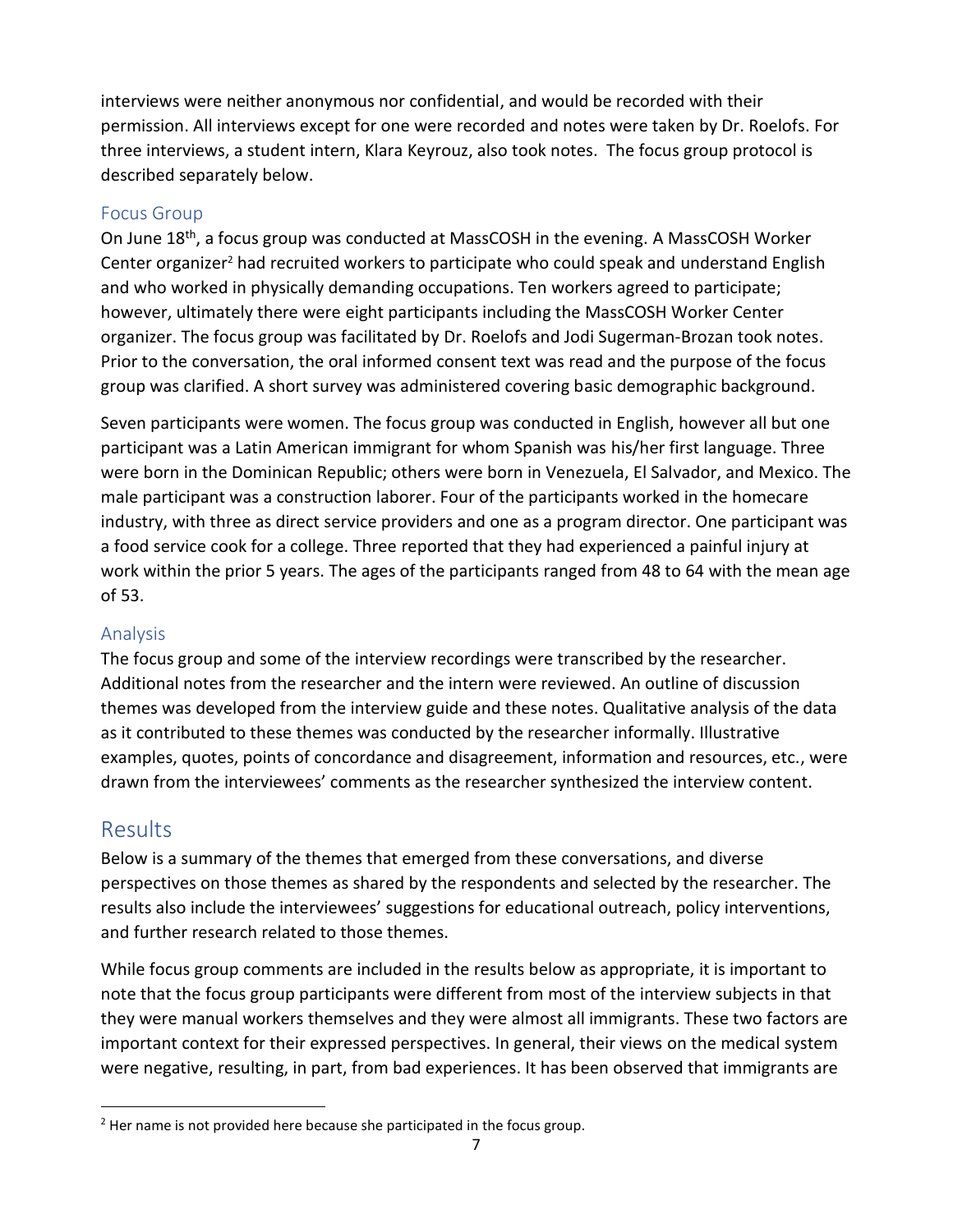<span id="page-10-0"></span>less likely to have access to health care and are less likely to have substance use disorders.<sup>8,9</sup> These two trends, combined with a skepticism borne from bad experiences, suggests that immigrant workers may be protected from opioid addictions regardless of their higher injury rates. Indeed, in the focus group, workers discussed their experiences of painful back injuries and going to the doctor, being prescribed opioids, but refusing to take them or taking them for only one day. They believed that these painkiller medicines were more harmful than helpful. The representatives of the union-affiliated alternative medicine insurance provider also confirmed that the largely immigrant members of the hotel and restaurant workers union, UNITE-HERE Local 26, were very likely to use massage and acupuncture for musculoskeletal injuries, and the least likely of their union clients to have members in substance use disorder treatment.

## Medical care for painful work injuries

Several interviewees and the focus group members discussed their experience or knowledge of medical care for work-related injuries, mostly with reference to WC cases. Both "standard practice" and "best practice" were discussed. Insight into workers' lived experience in receiving medical care for injuries is a key element in understanding what messages will resonate in educational interventions. Many key informants had direct knowledge of this medical care as health care providers themselves, or from the insurance reimbursement side, or as injured workers. There was significant agreement that opioids have been the standard treatment approach for many work injuries and that bad outcomes, including disability and opioid dependence, can be attributed to over-reliance on these drugs. There was concern that many workers were commonly prescribed opioids inappropriately, or that their initial prescriptions escalated in dose and duration despite lack of effectiveness in treating pain or in helping workers regain function.

Some respondents raised issues related pressures to work in pain, under-report injuries, and to utilize primary care and opioids outside of the WC system for work-related pain and injury. A portion of the respondents had less to say about these issues because their involvement in this world was through the WC system. As mentioned above, the focus group participants mentioned both unreported injuries and working in pain, mostly without the assistance of opioids.

Additionally, some respondents discussed their perception that in the wake of the opioid crisis, providers are reducing their prescriptions of long-term high dose opioids in response to several drivers including:

- required provider education about opioid harms and lack of demonstrated benefit for chronic pain
- practice guidelines advising against use of opioids for chronic pain
- prescription drug monitoring by the state and insurance companies
- medical case review
- personal and professional awareness of the addiction and use disorder potential of opioids
- patient concern and rejection of opioids
- fear of liability for facilitating substance use disorder.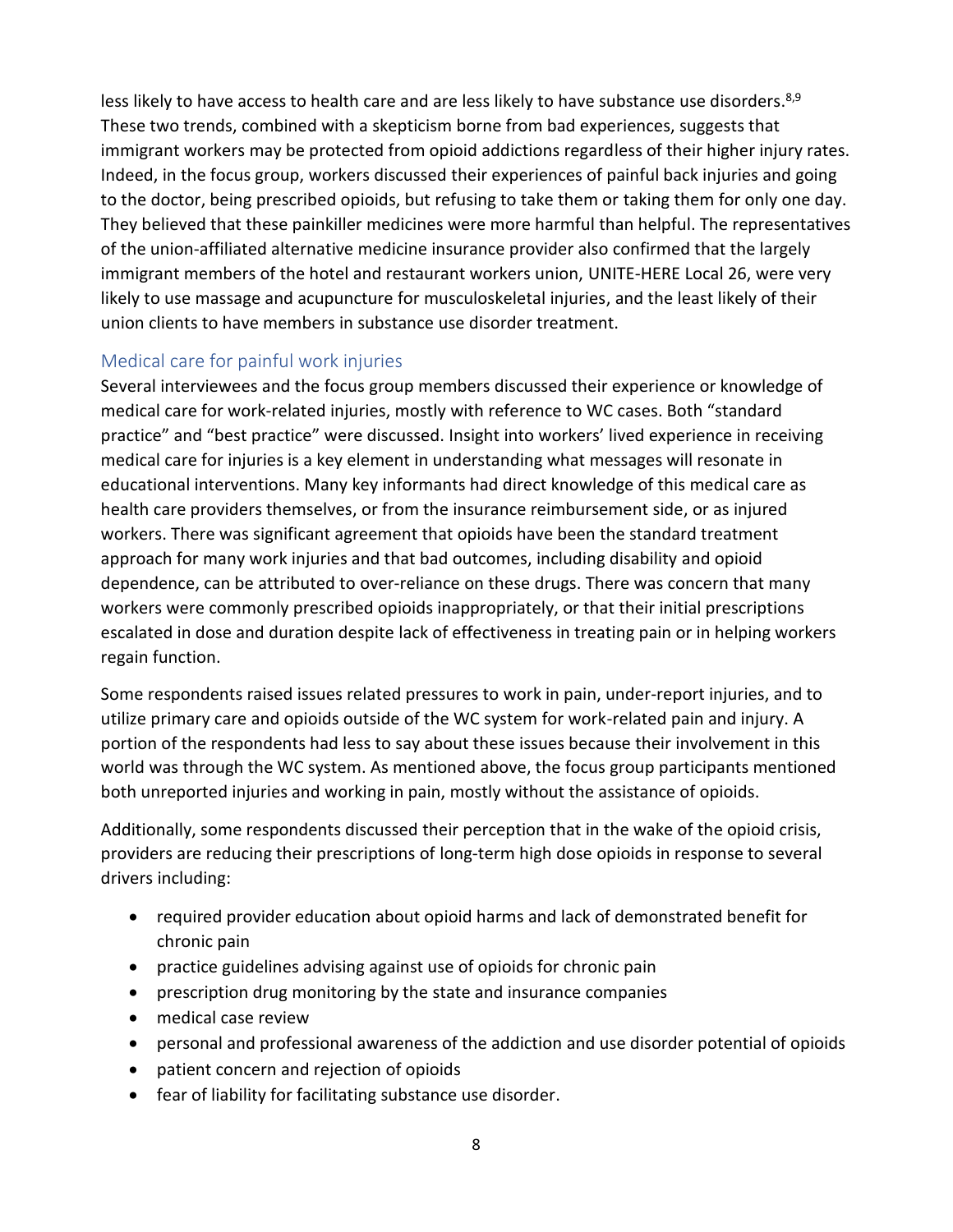However, some stated that these pressures on opioid prescribing were weaker for the injured worker population than for the general population and might not influence "legacy"<sup>3</sup> cases at all. Injured workers may be characterized as the patients who "legitimately need" opioids and who were perceived to be less likely to succumb to addictive behaviors. Indeed, while the WC Healthcare Services Board requires utilization review of claims to determine the medical necessity of treatment, respondents did not express confidence that utilization review had much impact in preventing long-term high dose opioid prescriptions unless the prescription specified expensive brand-name opioids. Providers generally want to help their patients achieve their goals. They may be sympathetic to patients' requests for opioids in order to be able to go to work and get through the day. Dr. Kolodny thought that physicians might stereotype construction workers as hardworking and less addiction-prone, and therefore might more liberally prescribe opioids. (Physician rating of patients' likelihood to use opioids inappropriately has been documented as a potent driver of prescribing practices.<sup>10</sup>)

With shifting prescribing practices, workers may face greater difficulties than in previous years working in pain with the "assistance" of opioids. However, as noted above, workers in physicallydemanding jobs may encounter fewer barriers than others in "legitimating" their need for prescriptions. An occupational health physician noted that if a worker tested positive for an opioid on a drug test and that worker had a "legitimate" prescription for opioids (including suboxone), that opioid use would not be questioned unless there was a potential issue of safety sensitive work. Thus, even in workplaces with pre-employment or random drug testing, long-term use of opioids for conditions such as low-back pain may be accepted.

Some respondents noted concerns about treatments that appeared to be used as substitutions for opioids. According to some respondents, steroid injections have become standard care for musculoskeletal work injuries, with workers referred to pain clinics that typically rely upon procedures such as injections as front-line treatment. One respondent discussed the escalating practice of prescribing gabapentinoids off-label, such as Lyrica (Pregabalin) for work-injury related pain and expressed concern about the side effects of these drugs. Some stated that the emerging focus on alternative procedures and non-opioid drugs for pain was driven by patient preferences and expectations, and less willingness by patients to address their health with more active approaches such as physical conditioning.

While the DIA's Health Services Board, the American College of Occupational and Environmental Medicine (ACOEM), and the Centers for Disease Control and Prevention (CDC) all have treatment guidelines that advise against long-term prescription of opioids for chronic pain and work-related pain, many respondents expressed concern that these did not inform or penetrate the clinical practices of those treating injured workers. $11-13$  Instead, there were many concerns expressed that the WC system inadvertently promoted poor care and opioid dependence. Many respondents spoke of the financial incentives for excessive reliance on billable procedures and pharmaceutical treatments under the "fee for service" model used in the WC system. Some respondents

 $\overline{a}$ 

<sup>&</sup>lt;sup>3</sup> "Legacy" cases were described as older claims where the injured worker was no longer in the workforce, was disabled, and was still receiving opioids, usually at high doses, for chronic pain.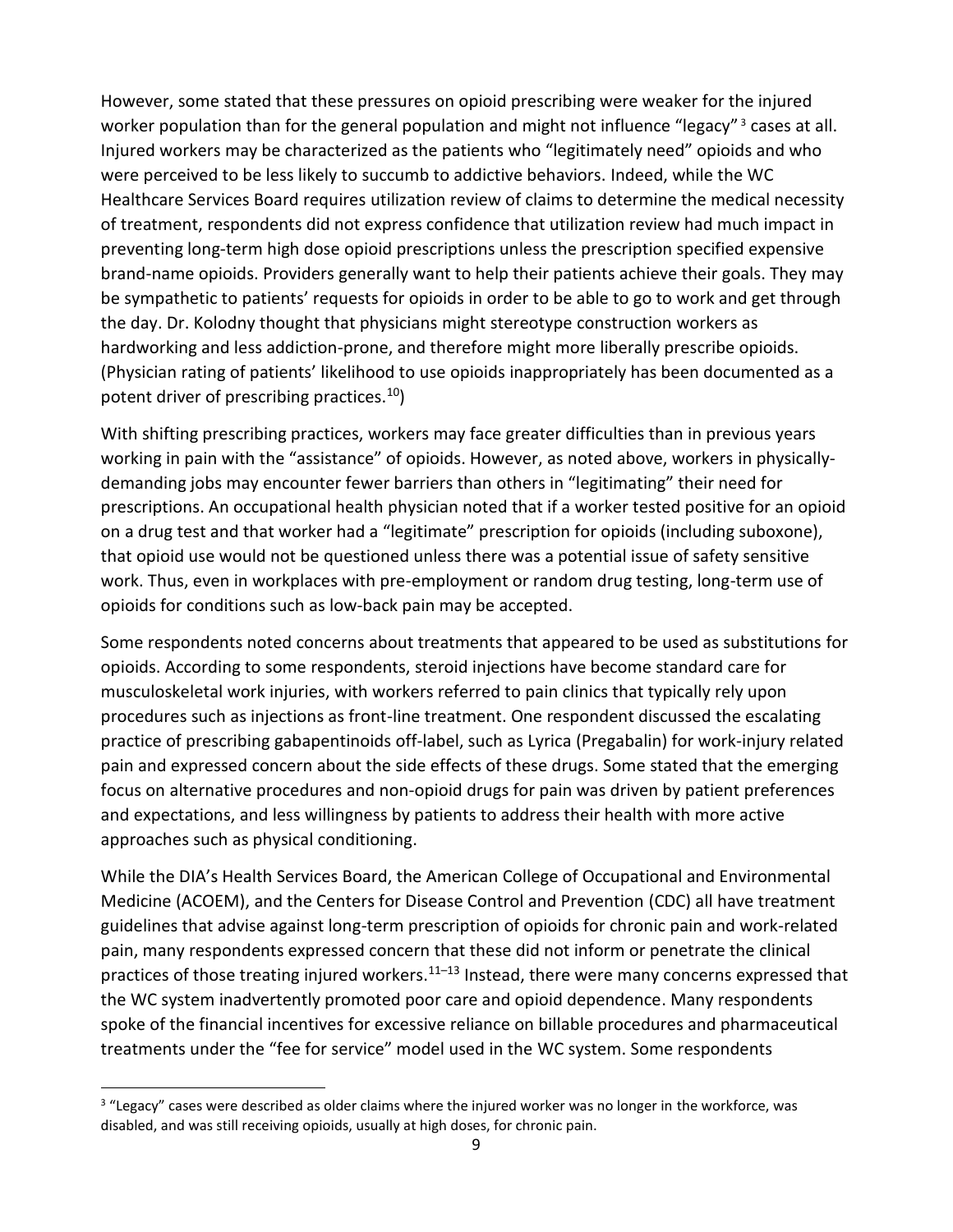mentioned their concern that there were unintended perverse financial incentives in place that promoted poor medical care that might result in opioid dependence and even disability in order to gain higher settlements (and legal payments).

An injured worker in Massachusetts may choose to see any physician who is willing to accept the very low scheduled WC reimbursement rates, but many physicians are not. Some interviewees thought that "better" providers may elect not to see injured workers unless they have figured out how to negotiate higher rates (as some have). As a result, many health care providers, including community health centers, refuse to treat patients for work-related claims and the patient has the challenge of finding someone who will.<sup>14</sup> If a worker receives an opioid prescription from someone who is not their regular provider, and then goes back to their primary care provider, the primary care provider may be hesitant to re-assess, or to question another provider's treatment regime, and continue to renew the script. Alternatively, a worker using opioids may find that their provider or insurance company is unwilling to continue an opioid prescription, potentially motivating them to seek illicit street drugs instead. One provider interviewed for this study mentioned that one of his patients had followed this route. He was concerned, as were others, that restrictions on opioids might drive injured workers to seek heroin or fentanyl with potentially deadly consequences.

The challenges involved in securing evidence-based, coordinated, and cost-effective care in the Massachusetts WC system inspired the creation of the "Best Doctors Occupational Health Institute" in cooperation with the Associated Industries of Massachusetts (AIM) Mutual Insurance Companies, [\(https://bestdoctors.com/workers-compensation/](https://bestdoctors.com/workers-compensation/)) which aims to identify at risk patients/injured workers at time of injury and offer guidance to those claimants in securing clinically and cost-effective care that may reduce opioid dependence and prevent disability. Claims adjusters, particularly for the AIM Mutual Insurance Company, which is one of the largest WC insurance carriers in Massachusetts, use their screening tool to identify these potential cases. The claimants are then contacted by one of Best Doctors' "nurse advocates" and offered their resources to facilitate care to clinical resources expert in managing complex pain conditions. According to the Best Doctors' website:

*….an expert clinical focus on the most complex injuries and illnesses can lead to better outcomes for injured workers and have a significant impact on loss experience. A simple look at the high number of failed spinal fusions and the overuse of opiates and other narcotics are ample testimony to this unfortunate reality. Unlike standard WC practices, such as Utilization Review, Peer Reviews and Independent Medical Exams, Best Doctors' in-depth medical review process doesn't delay or deny treatment. Instead, it helps ensure the right diagnosis and treatment is provided as soon as possible.* 

In keeping with the evolving evidence, insurers and clinicians agreed that early non-opioid multidisciplinary approaches to pain management and recovery were essential for injured workers.<sup>15</sup> However, they discussed several decisive barriers and disincentives for "best practices" in injury recovery and pain management. These barriers include a **lack of**: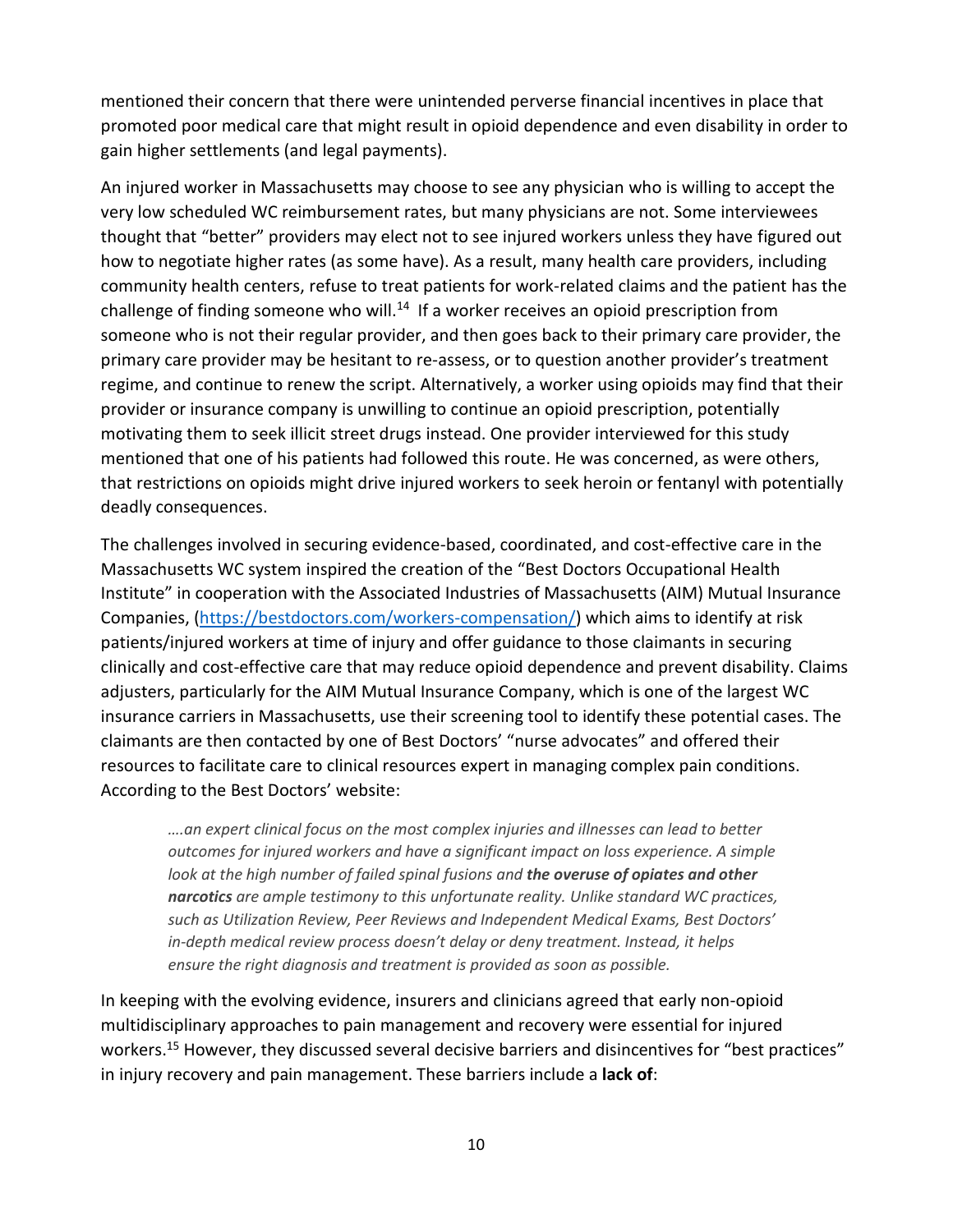- high-quality multidisciplinary comprehensive care practices that integrate physical and psychological approaches and Western and complementary medicine;
- insurance reimbursement for non-opioid approaches such as exercise coaching, cognitive behavioral therapy, and mindfulness;
- ways of addressing individual biopsychosocial factors, including pre-existing medical conditions, that are beyond the responsibility of WC and which may contribute to opioid dependence and disability; $16$
- time for attending to patients, particularly by primary care providers;
- occupational health/pain management training among primary care and other injury-care providers;
- efficient and adequate compensation for appropriate and comprehensive care and care coordination in the WC system;
- "performance drivers" and outcome measures in health care generally, and in treatment of injured workers, specifically;
- utilization of approaches that gauge functional improvement instead of less-helpful standard pain scales;
- focus on return to work or stay at work; and
- willingness on the part of patients to adopt non-drug strategies.

Boston Pain Clinic ([http://www.bostonpaincare.com/\)](http://www.bostonpaincare.com/) was identified as a pain management clinic that does offer comprehensive, multidisciplinary treatment [\(https://youtu.be/GDllpC-ykI0\)](https://youtu.be/GDllpC-ykI0), incorporating both high-tech procedures such as electrical stimulation and patient painmanagement education such as through mindfulness classes. Nurse Mike Pringle of the Windham Group, one of the well-reputed providers and care coordinators for the DIA's Alternative Pathway Pilot, discussed teaching pain self-management and an integrated and comprehensive approach that utilizes "many spokes" on the wheel of potentially helpful approaches. He also noted that

*Injured workers who have been using opioids for a long period of time face two problems. One is the residual pain from their occupational injury, and the other is their reliance on opiates. These two problems need to be addressed and managed simultaneously. It's relatively easy to wean a person off their opiates in a brief period of time. The more complex problem is the pain, as pain is much harder to manage effectively, hence the mess we're all in. Both problems need to be addressed using a multimodal multidisciplinary management plan.*

Thus, injured workers who have been using opioids face the dual challenges of opioid dependency and the underlying pain from the injury. They need treatment that addresses both. Some respondents noted that a lack of care coordination can lead to workers' medical treatment "running off the rails" into expensive and ineffective care and, ultimately, greater disability. In response to this problem, one respondent spoke of efforts to identify "centers of excellence" for the medical treatment of work-related injuries to which patients in the WC system could be directed. Another respondent urged the adoption of a DIA billing code for care coordination.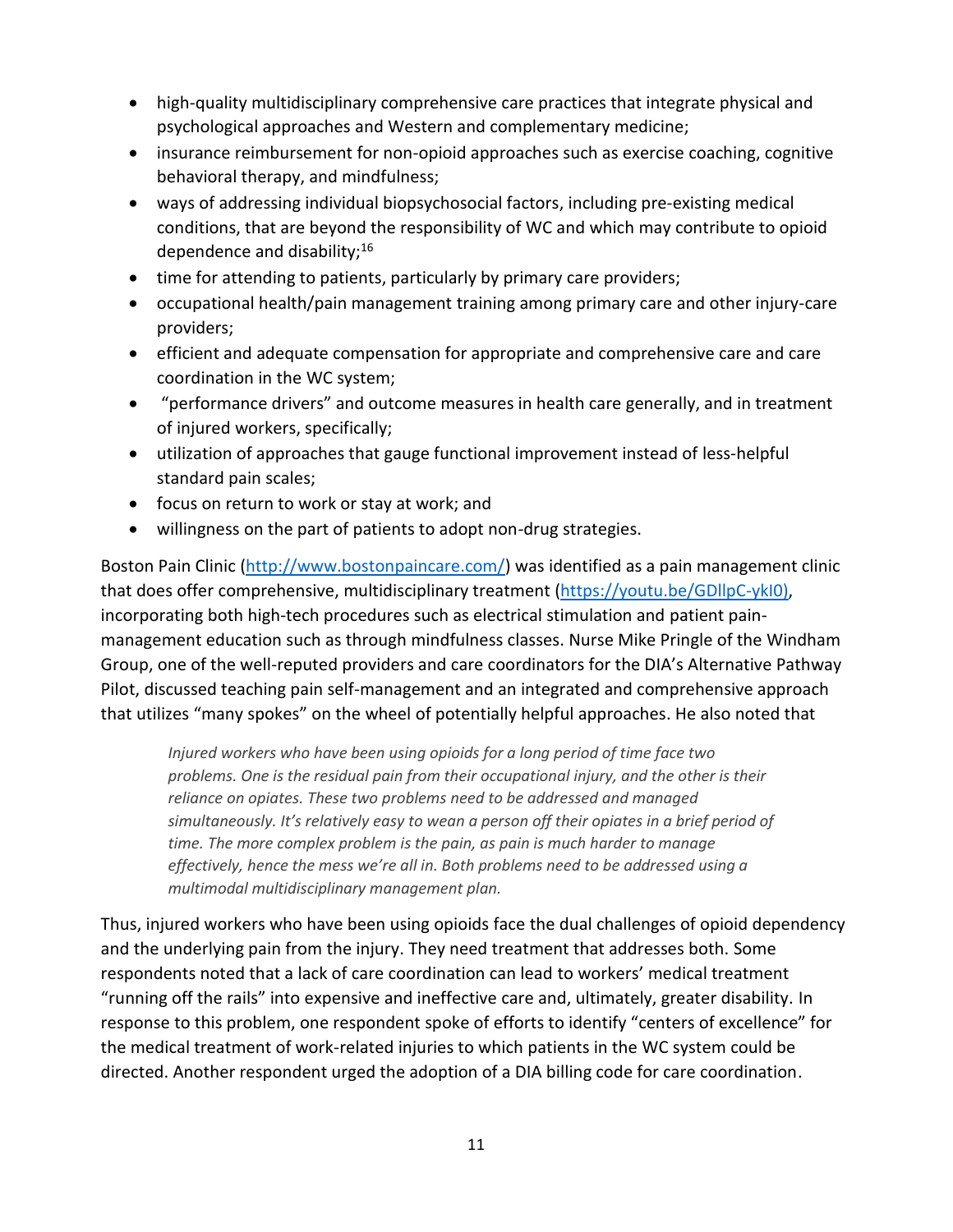Occupational health physician John Burress, of OccMed CIC, described his in-office approach that utilizes a comprehensive mind-body strategy to overcome patient barriers such as "catastrophizing" and unhelpful expectations about being pain-free, and practical selfmanagement that was tailored to the needs of the construction industry. For example, he teaches "body awareness" and physical therapy exercises that construction workers can practice on their own in recognition that they are not usually able or willing to leave work (and give up a parking space) for therapy appointments. Time and travel for healthcare was also noted as an important barrier for construction workers aiming to reduce opioid dependence in *The Boston Globe*  coverage of the DPH report. 17

These noted barriers to best or better practice imply several avenues for improving medical practice for work injuries. Additionally, many respondents suggested pathways for improving care for injured workers. A few respondents mentioned the Washington State Department of Labor and Industries Centers of Occupational Health and Education (COHEs) model (similar to a Center of Excellence) and recommended that it be more or less adopted in its entirety. (See [https://www.lni.wa.gov/ClaimsIns/Providers/ProjResearchComm/OHS/\)](https://www.lni.wa.gov/ClaimsIns/Providers/ProjResearchComm/OHS/) Washington State has been identified as a leader in reducing opioid dependence and overdose rates in worker populations.<sup>18,19</sup> The COHE components identified by respondents as important include:

- required provider education on best practices in caring for injured workers and return to work
- identifying top providers and mentoring promising providers "into" top providers
- creating a network of qualified providers
- care coordination
- on-line claim filing, data sharing, and first report of injury
- guidelines for quality care and best practices in surgery, orthopedic care, catastrophic care and provider quality improvement initiatives with outcome reporting
- functional capacity assessment (in place of pain scales)
- "performance drivers," aka payment incentives for prevention-oriented practices and outcomes reporting
- provider satisfaction surveys
- identifying and promoting emerging best practices.

Washington State differs from Massachusetts in several respects, including the fact that the state government is the sole compensation carrier in Washington. However, several of the COHE elements could be adapted to the Massachusetts context. Respondents suggested the following:

- development of medical continuing education credit-eligible education modules specifically for best practices in occupational health and treating injured workers aimed at primary care providers;
- in conjunction with the expected revised (higher) reimbursement rates for care provided under WC (currently underway), require education in best practices for treating injured workers, non-opioid treatment and pain management, opioid tapering and OUD treatment, and return-to-work and disability prevention;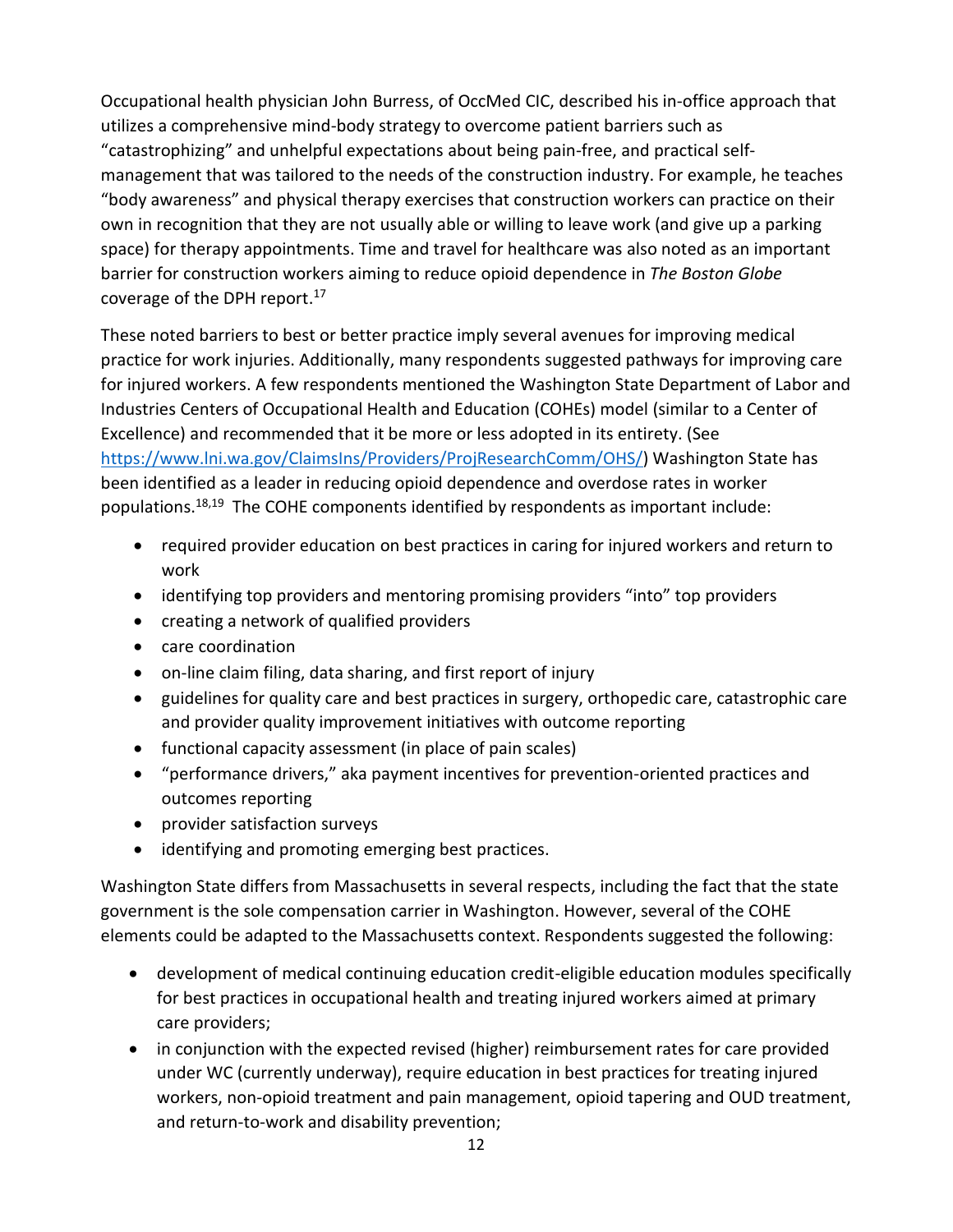- <span id="page-15-0"></span>• DIA medical provider reimbursement codes at adequate levels for care coordination; patient education and self-management training; and return-to-work discussions with the employer, supervisor and worker;
- recognition of medical Centers of Excellence that demonstrate best practices and excellent patient outcomes, as well as integrated multidisciplinary care;
- providing information to the DIA and providers on the "who, what, when, and where" of an injury prior claims processing;
- encouraging employers and employees to report injuries early to prevent development of more intractable chronic conditions;
- decision aids and shared decision-making combined with patient education about empowered and informed medical decision-making.

In summary, many respondents identified systematic factors contributing to the high rates and continued prescribing of opioids to injured workers, and also offered suggestions as to how to change practices and policies to address the problem. The stakeholder process that designed the DIA pilot project aimed at addressing some of barriers identified above was recognized by many respondents as positive and enlightened, but also inadequate and focused "on the back end." In order to accomplish greater change to address the negative impacts of the financial incentives embedded in the WC system and to drive prevention further upstream, one respondent suggested that a coalition for reform of the WC system should be convened with the goal of multistakeholder advocacy for a more "Washington" type system. Additionally, education for all workers, lawyers, providers, regulators, insurers, and employers -- aimed greater awareness of the harms of opioids and lack of evidence for their efficacy for chronic pain, or even post-operative pain, was also suggested. Recommendations for substance use disorder treatment for injured workers are addressed separately below.

## Return to Work and Disability

Several respondents named multiple challenges that physicians, workers and employers face when a worker returns to work after an injury. Overall, there was a sense that the decision to return to work (or stay at work) was one of the most challenging and conflictual aspects of the WC system and that these challenges might facilitate opioid dependence. For examples, workers' lack of trust in the possibility for meaningful and safe return to work might result in workers not "revealing" to medical providers that they were feeling better, out of fear of losing compensation or being forced into an early return-to-work. This may result in reporting high pain scale ratings which would translate into high and continued opioid prescriptions. Indeed, this was one reason that pain scales were identified as obsolete and should be replaced by functional assessments. One form that this can take is to ask questions such as: What were you able to do last week? What can you do now? What do you hope to do this week? Which activities cause you more pain?

A concern was expressed was that return to work as modified duty would be either humiliating or stigmatizing for the worker, or designed to encourage them to quit, or dangerous or disadvantageous to a more complete recovery. One respondent offered: "If you want to see what kind of employer you have, experience an injury." Several respondents expressed their belief that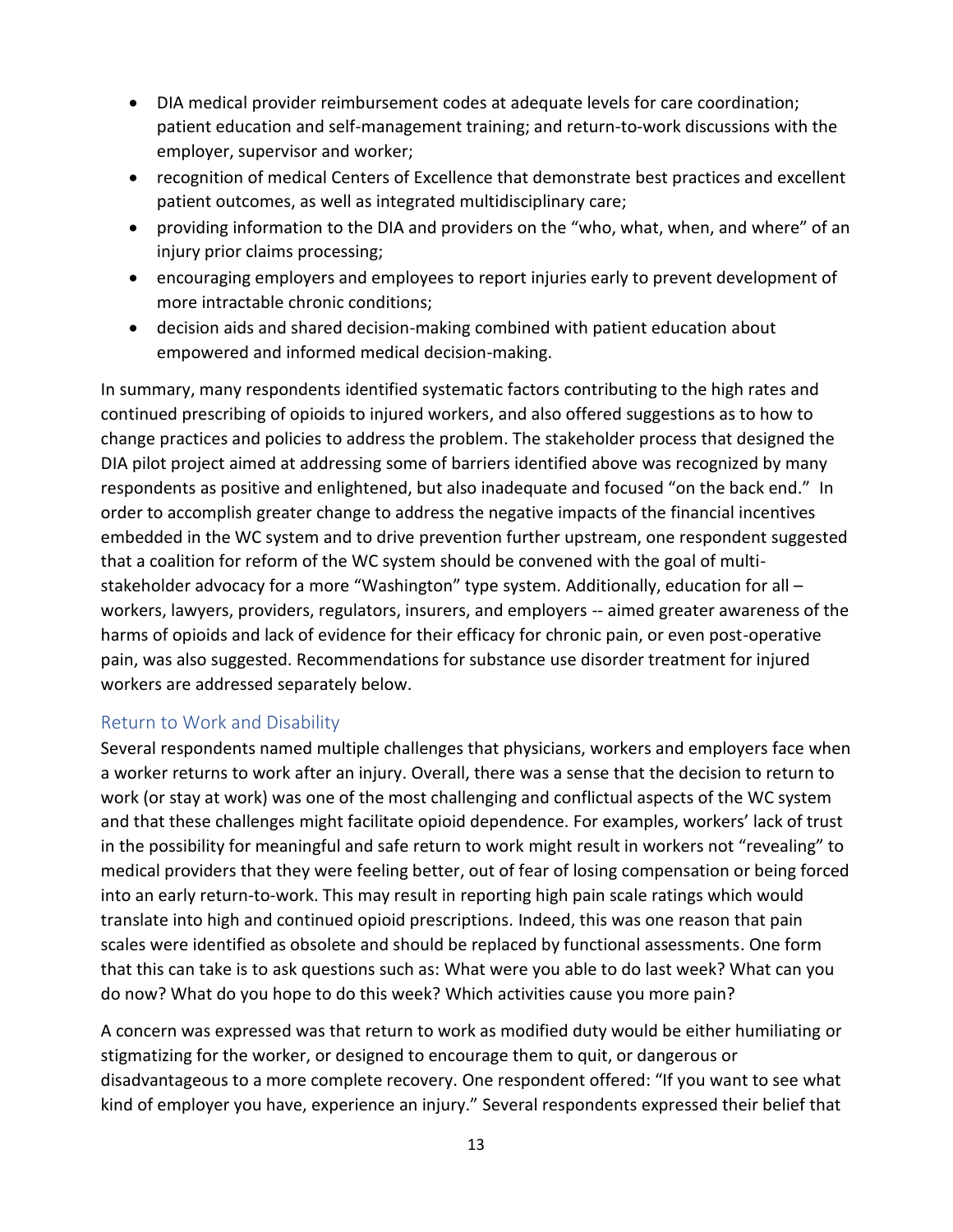many employers simply didn't have any "light duty" work and that construction work, in particular, couldn't be modified in a meaningful way. Some stated a belief that employers weren't interested in making the effort or didn't know how to identify safe and meaningful transitional or modified duty and were no more willing to modify hazardous work through ergonomic interventions postinjury than they had been before the injury. Thus, the returning worker over-doing it at work and exacerbating the pain or injury was identified as another challenge to injury recovery and opioid reduction. Along these lines, employers' failure to stay in touch with injured workers on leave and aggressive insurance "harassment" were also mentioned as discouragements to return to work.

Others stated that workers were unmotivated to return to work if they had potential disability claims. Several respondents noted the challenges for workers in getting by on the 60% of the worker's prior wage, which is what is available through the WC system. However, others stated that the replacement wage was an attractive alternative to work, particularly if the worker was older, held a particularly odious job, or was planning to find another job. One respondent believed strongly that some workers had pre-injury biopsychosocial risk factors which placed them at much higher risk for opioid dependence and compromised recovery. These included co-morbid medical conditions such as diabetes, smoking history, failed social relationships, history of physical or emotional abuse, a propensity to addictive behavior, poor workplace morale or behavior, or difficult and meaningless work. These factors were viewed as challenging or beyond the scope of the WC system and, also, beyond physicians' typical skill set, time, or capacity to address.

Another respondent added that both the injury and the WC system had a negative overall impact on the worker's well-being. These influences included: loss of income, strains on personal relationships, loss of identity, "bureaucratic humiliation," loss of physical conditioning, weight gain, stress, and depression. These factors could result in a downward spiral for the injured worker and added to the likelihood of disability, and, potentially, opioid dependence.

Additionally, several respondents believed that medical providers, who are charged with signing off on return to work ("fitness for duty"), were unprepared to determine accurately if and how a worker might return to work. This is because employers do not generally provide accurate job descriptions to physicians, workers may not correctly or completely describe the physical demands of their jobs, and providers rarely, if ever, undertake a "transactional" call. As Dr. Burress described it, the transactional call includes the worker, the supervisor, the employer and the physician in a discussion where there is mutual agreement and commitment to a return to work plan.

Dr. Jennifer Christian, a Massachusetts-based occupational health physician with expertise in disability prevention (who was not able to be interviewed for this study), was identified by some respondents as a significant resource for practical and comprehensive approaches to overcoming the multiple challenges in this area (see: [http://www.webility.md/christian-bio2.htm\)](http://www.webility.md/christian-bio2.htm).<sup>4</sup> Similarly, one interviewed insurance carrier representative perceived that the reason why his company experienced so few problematic opioid cases among the injured workers' claims was that the

 $\overline{a}$ 

<sup>4</sup> The National Institute for Occupational Safety and Health has also collected helpful resources on this topic here: <https://blogs.cdc.gov/niosh-science-blog/2017/04/12/worker-recovery/>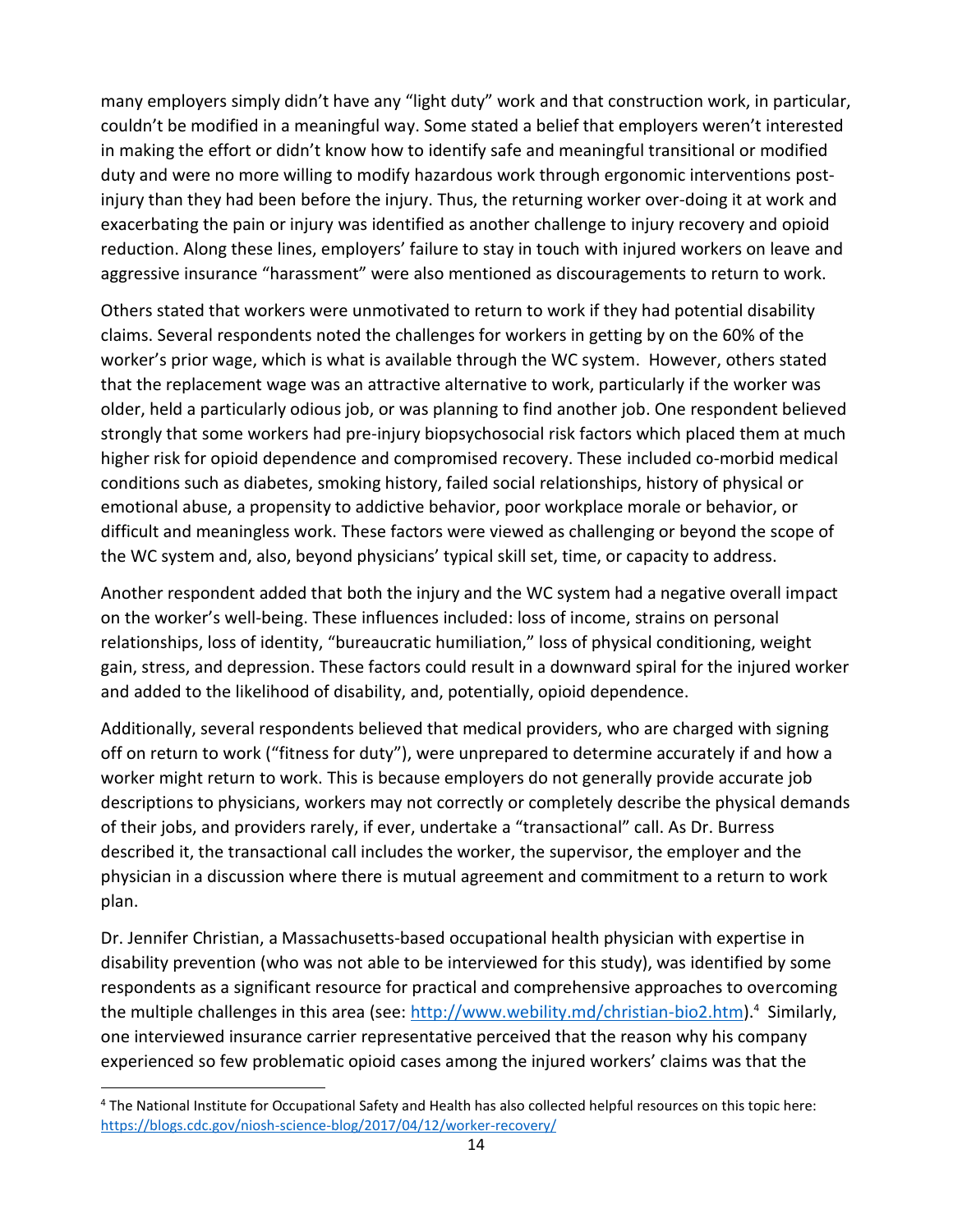<span id="page-17-0"></span>company worked hard to facilitate return to work through accurate job descriptions, training employers on transitional work, and encouraging a trusting and helpful relationship and on-going communication with the injured worker.

## Employer and Union Policies and Practices

Respondents were asked to discuss their awareness of and perspective on employer and/or union policies and practices related to opioid impacts on workers and workplaces (in addition to the return-to-work issues discussed above). These included:

- employer drug-free workplace policies; disclosure of use
- drug testing
- last chance agreements
- working while in treatment
- employee assistance programs
- access to drug treatment and support for recovery through the workplace or union
- employer or union-sponsored training on substance use disorder issues
- workplace culture with regard to drugs and addiction, and
- primary prevention of opioid addiction through injury prevention.

Some of these programs and policies were in place, but many of these were viewed as potential policies and training topics in the context of workplaces with substantive policies in place about which employers can communicate with their employees. These subjects are discussed below.

## Drug Free Workplace Policies and Drug Testing

Most respondents across the board were supportive of drug-free workplace policies and drugtesting to support them. Employee drug testing may occur under the following circumstances:

- as part of pre-employment screening for new hires;
- in the unionized construction sector by agreement between employers and unions. The "geographic drug test" is administered jointly by unions and their contractors through the health and welfare funds. A drug-free test result qualifies the union member to be placed on any job in the region covered by the union-contractor agreement;
- randomly, for current employees working for companies that conduct random drug testing (most likely in construction), and for Department of Transportation designated jobs – primarily holders of Commercial Drivers Licenses (CDL) [\(https://www.fmcsa.dot.gov/regulations/drug-alcohol-testing/what-tests-are-required](https://www.fmcsa.dot.gov/regulations/drug-alcohol-testing/what-tests-are-required-and-when-does-testing-occur)and-when-does-testing-occur);
- following "reasonable suspicion" of drug use;

 $\overline{a}$ 

• post-accident where it was possible that drug use might have contributed to the accident;<sup>5</sup>

<sup>5</sup> MassCOSH Executive Director Jodi Sugerman-Brozan noted that there are concerns among worker advocates nationwide that post-accident drug testing can be used by employers to intimidate workers from reporting injuries or filing WC claims. OSHA recently clarified in its record keeping rule revision that while post-accident drug testing is permitted, it may not be used in a retaliatory manner or in a way that would discourage reporting of hazards or injuries: [https://www.osha.gov/recordkeeping/finalrule/interp\\_recordkeeping\\_101816.html](https://www.osha.gov/recordkeeping/finalrule/interp_recordkeeping_101816.html)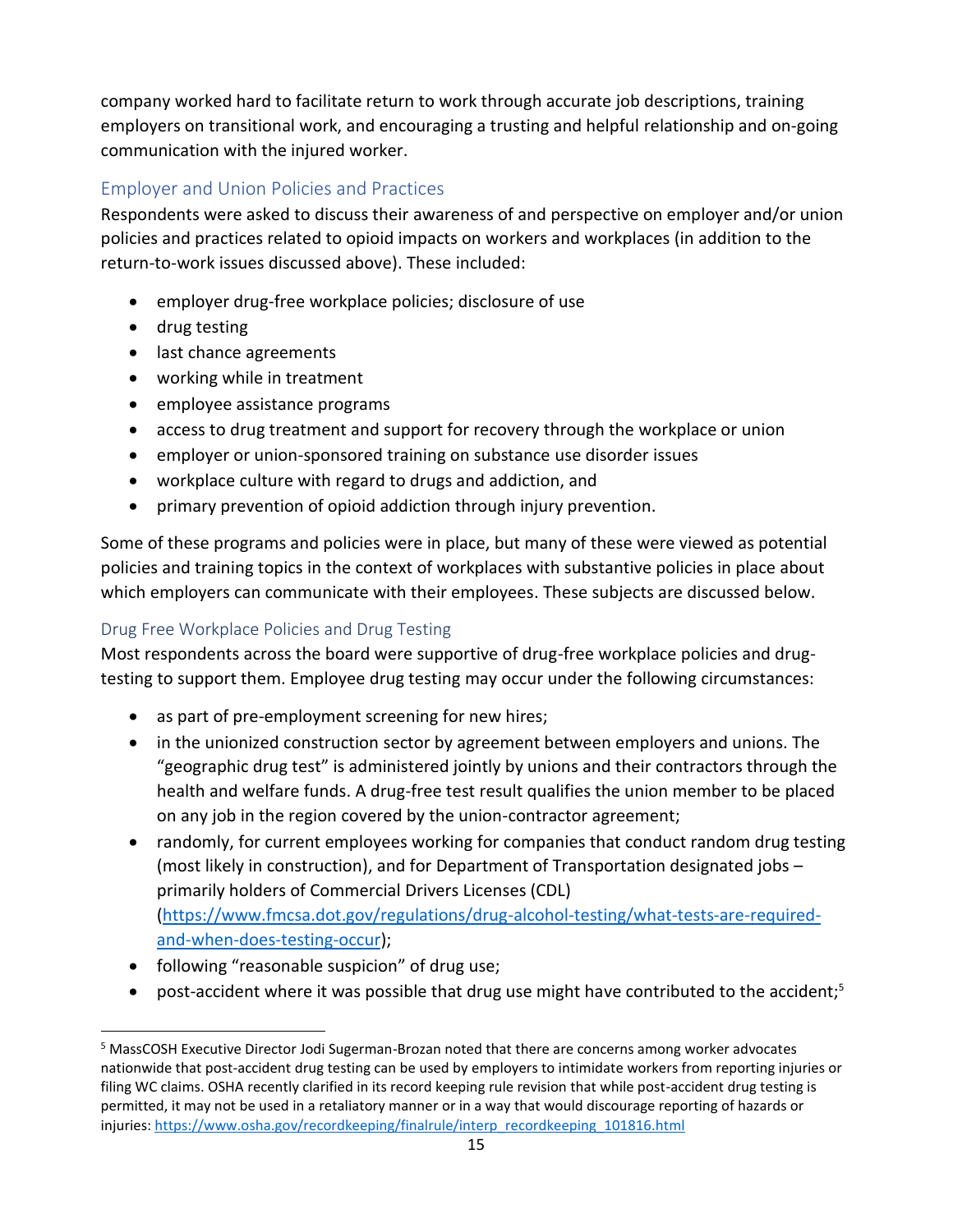- <span id="page-18-0"></span>• for employees who are in drug treatment programs to verify compliance with the program (either abstinence or MAT)
- Physicians may also require regular drug testing for patients they are treating with opioids to confirm that they are taking rather than selling the drug.

However, employee drug testing does not mean that employees who use opioids will necessarily be excluded from the workplace. As mentioned above, a drug test may not be reported as "positive" if the worker has a legitimate prescription for the drug and may even be excluded from the testing panel. (However, employers may also require workers to disclose opioid use if it could impair the worker in their duties, as in the case of "safety-sensitive work.") Employers may also ignore positive results, especially for marijuana, if the tested individual is not subject to DOT regulations, and their performance is not impaired at work. The moving company operations director interviewed for this study said that his company only administers drug tests to drivers, as required by DOT rules, and not to other employees, and does not conduct pre-employment drug tests. Finally, testing panels (which drugs are tested for) may not include opioids or other drugs. Dr. Burress discussed his life-saving intervention to revise the construction site agreement to include fentanyl in Harvard University's drug screening panel for workers on their construction sites. (Harvard does not accept the geographic drug test – it requires all workers to be tested by Harvard upon starting on their sites.)

#### Last Chance Agreements and Working While in Treatment

Many interviewees, but not all, believed strongly that employers should accompany drug testing with "last chance agreements" or other contracts that allow workers to enter addiction treatment programs and return to work with expectations for job performance, including not using substances as verified by drug tests and a treatment provider signing off on program participation. A couple of respondents believed that employers need to protect the safety of other employees and their businesses by terminating employees who test positive for drugs. Several respondents, including the interviewed employer, stated that employers needed to maintain positive environments that encourage workers to self-identify when experiencing problems and to use employer-provided medical benefits and leave to obtain treatment and remain in supervised treatment while returning to work.

In addition to workers self-identifying as needing substance use disorder treatment, and requesting or taking leave as necessary, employees with substance use disorder problems may also be "caught" by random or "reasonable suspicion" drug tests. There are guidelines for determining what counts as "reasonable suspicion" of drug use – these and other guidelines for employers that help them abide by the law while protecting their businesses, are outlined in the "Employer Resource Toolkit: An Employer's Guide to Substance Abuse and the Workplace," produced by the law firm Hirsh, Roberts and Weinstein for the Mystic Valley Public Health Commission. <sup>4</sup> The representatives of this firm who were interviewed for this study believed that many employers are unaware of both their rights and their obligations under the law with regard to human resources decisions and substance use disorder. They encouraged employers to become more sophisticated on these issues given the pervasive use of drugs and alcohol in society, the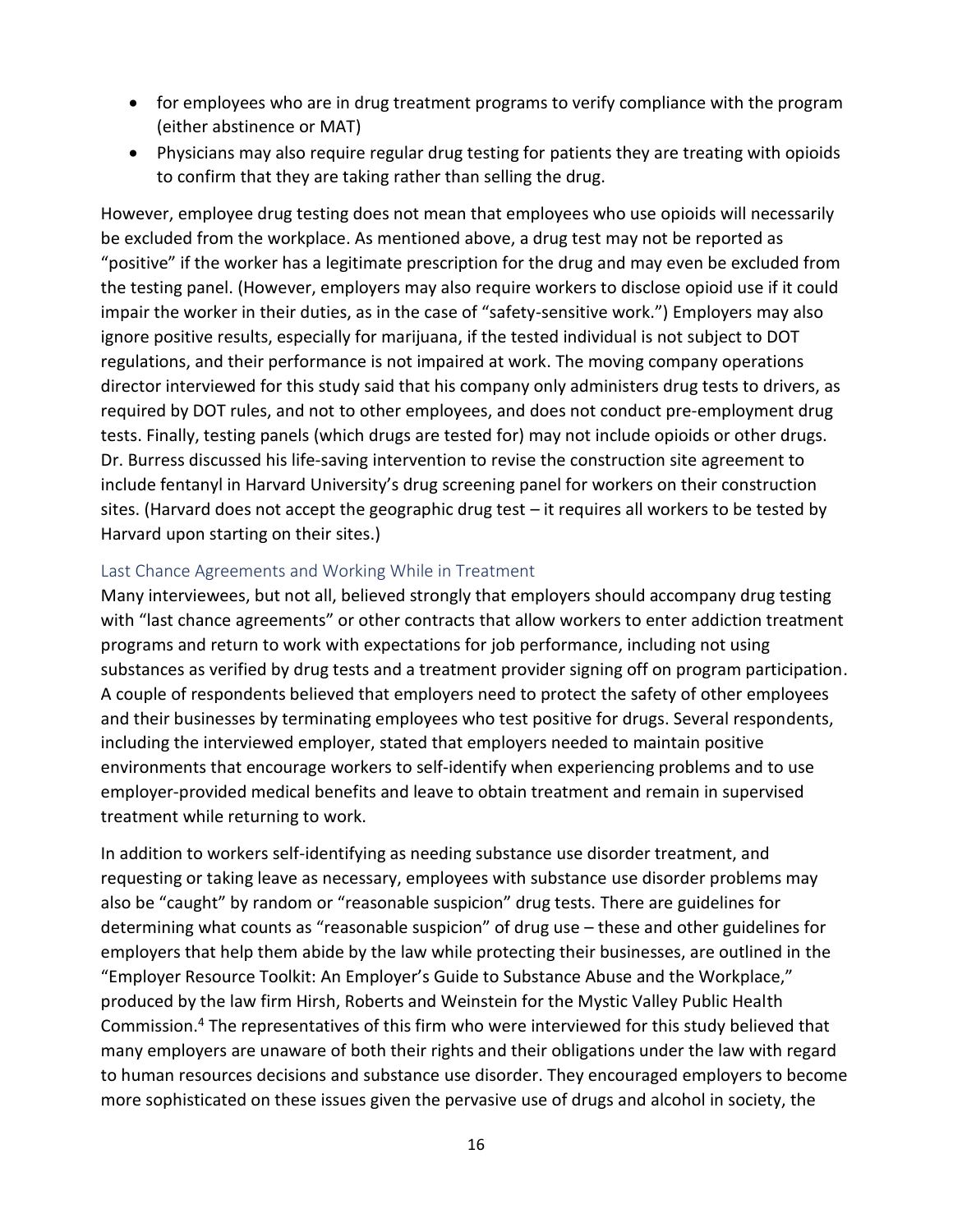imminent legalization of marijuana, and the challenge of hiring and retaining qualified employees. In general, they agreed with other respondents that a positive workplace culture, and a projected openness to communication about challenges employees are facing, was the most helpful approach to prevent negative outcomes both for the employee and the business.

Many, particularly those respondents connected with the construction industry, stated that returning to work was an essential strategy to prevent addictions from becoming deaths. The Boston building trades are advocating for employers and project owners to allow workers in supervised treatment (primarily provided by Modern Assistance Programs) to return to work. Brian Doherty, of the Boston Metro Building Trades, characterized this approach as "a cycle of health" or "returning to health" rather than a downward cycle of addition and despair resulting in unemployment, destroyed relationships, crime, overdose and death. Supervised treatment includes a regime of drug testing and attendance in therapy sessions and/or support group meetings such as Narcotics Anonymous with compliance reports sent to employers by the treatment facility. Modern Assistance Program staff were adamant that return to work while in supervised treatment was essential for recovery. They characterized their mission as returning workers to the job as soon as possible. However, one respondent stated that employers needed stronger legal liability protections in the event that an employee relapsed and, as a result of their impairment, caused an accident at work that harmed other employees – a potential legal case of "negligent retention."

Few expressed concerns about workers working while using opioids as prescribed by a doctor or using the MAT suboxone/buprenorphine while working. DOT rules prohibit commercial drivers to be on methadone but have not yet weighed in on suboxone. Suboxone, which includes the opioid buprenorphine to "occupy" the opioid receptors that are creating the cravings, includes an antagonist to prevent the patient from experiencing a high from the drug. Dr. Kolodny was adamant that suboxone, taken as prescribed by a physician, would not interfere with any work, including "safety-sensitive work."

Modern Assistance Program staff were less confident about this point. They believe that the ideal and the reality of suboxone are quite different. While suboxone and other MAT is a part of many of their patients' treatment plans, they had concerns, based on their patients' experience, that suboxone has side effects that might interfere with work; that it is linked to diversion, addiction and overdose; and that it is very often prescribed at very high doses. They and Kyle Zimmer of the Operating Engineers stated the opinion that addictive behaviors which accompany opioid dependence may be continued as the worker shifted to a dependence on suboxone and were occasionally made worse, because the detox from suboxone was perceived to be more lengthy and difficult than from opioids. However, other substance use disorder specialists interviewed for this study took the perspective that MAT is essential to prevent relapse and is, often, unfortunately, a lifetime commitment. Kyle Zimmer also expressed his view that taking suboxone would exclude construction workers from employment, as they would fail the required drug tests.

Indeed, MAT was the most controversial subject that arose during these interviews reflecting the larger debate about abstinence-based drug treatment vs. MAT approaches. Several providers used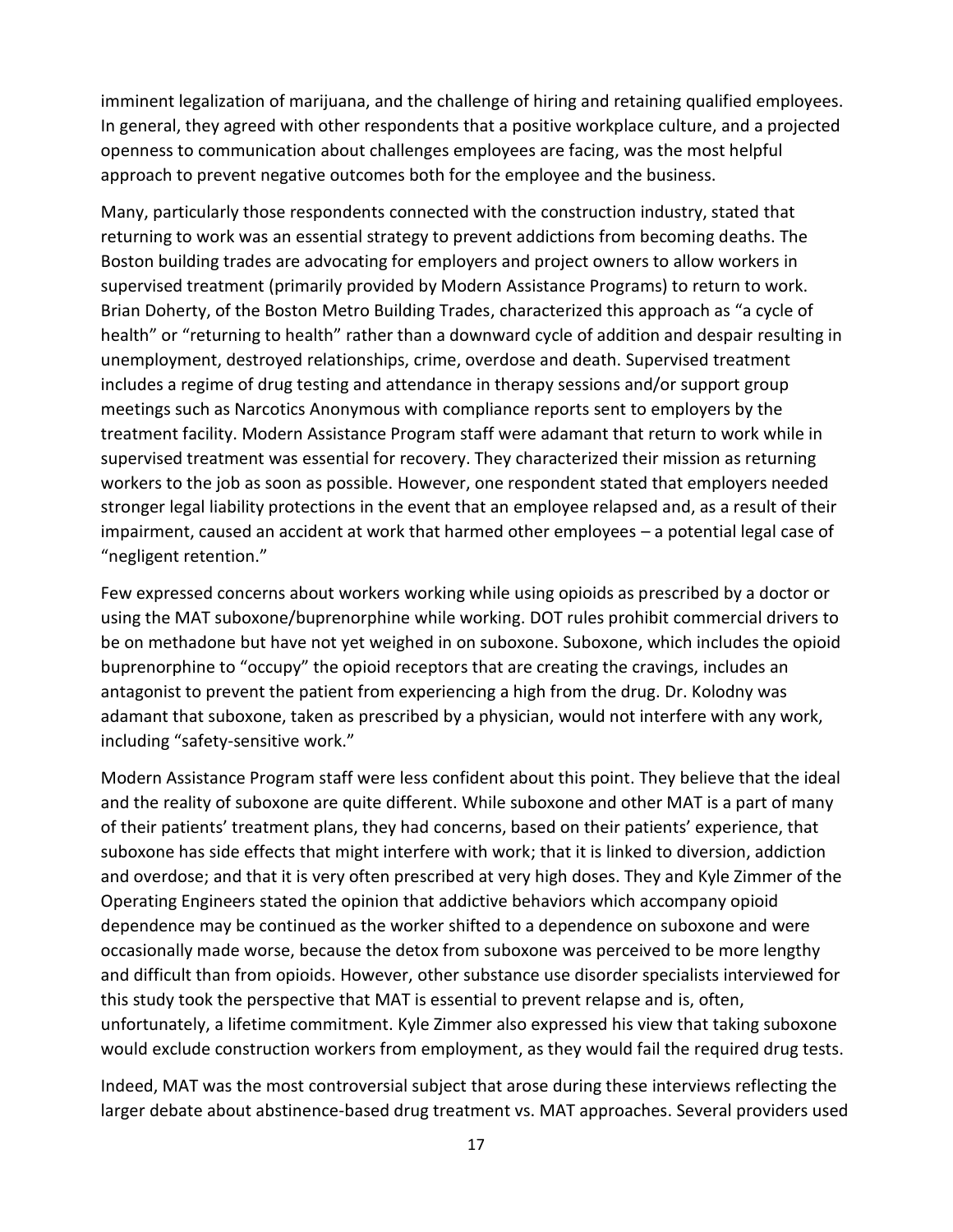<span id="page-20-0"></span>the insulin analogy for MAT – saying that just as it's unfortunate but necessary that diabetics take insulin their whole lives, so too: it's unfortunate but necessary that those with OUD take MAT and continue to take MAT given that the opioid addiction has essentially caused brain damage. This analogy was completely rejected by other interviewees who said that while insulin was necessary, MAT was not, or certainly not necessary for extended time periods, and that MAT was just another addictive opioid pushed by the medical system with even more harmful effects. Two respondents described this view of MAT as "just another opioid" as stigma against MAT.

Some stated that substance use disorder professionals' general perspective that people are weak and damaged and need MAT, may not resonate with workers who view themselves as only temporarily disabled by OUD, highly capable, determined to overcome addiction and return to work, and supported by unions and family. Educational programs aimed at workers will most likely have to tread carefully in the area of education around MAT and provide unbiased and compelling evidence about MAT. Some of the perspectives raised here, particularly by those affiliated with the construction sector, suggest that not all workers will be easily persuaded of MAT's essential necessity, its harmless benefit, or its compatibility with work.

With regard to employer policies about MAT or opioids, some respondents offered the legal perspective that workers may work while on suboxone (or opioids) as long as they are under a provider's supervision and as long as the drug does not interfere with work, safety-sensitive or otherwise. Employers (and the physicians contracted for occupational health services) would be able to ask employees to take a drug test if their behavior suggested that they were impaired. In Connecticut, if the job is listed on the Department of Labor website as one that is "safety sensitive," employers may require drug testing.

However, one of the attorney respondents mentioned a case where the employee was asked to get a "fitness for duty" certification from his doctor following employer and fellow employee observations that the person's behavior was compromised, perhaps by narcotics. Dr. Rielly explain that in his role as a physician for the Occupational Health Services of Massachusetts General Hospital, if a MGH employee's or soon-to-be employee's drug test was positive for opioids, and he or she had an opioid prescription, or if an employee had a CDL license, he would be likely to have a conversation with the treating physician to see if it was possible to reduce or eliminate the use of opioids in order to allow the person to do their job at MGH without impairment.

#### Employee Assistance Programs and Peer Support

EAPs got mixed reviews from respondents, who generally thought that EAPs vary in quality. Some perceived that EAPs were an important part of addressing substance use disorder issues in working populations, and that they could be very helpful to employers who wished to retain an employee struggling with either their own or a family member's substance use disorder issues without getting directly involved. However, "forced referrals" by employers were identified as a controversial move because it makes continued employment contingent upon a help-seeking behavior rather than performance standards at work. Some respondents expressed that "standard" low-cost EAPs are not especially helpful due to their lack of ability to provide services themselves and their inability to get employees or family members into therapists' offices in an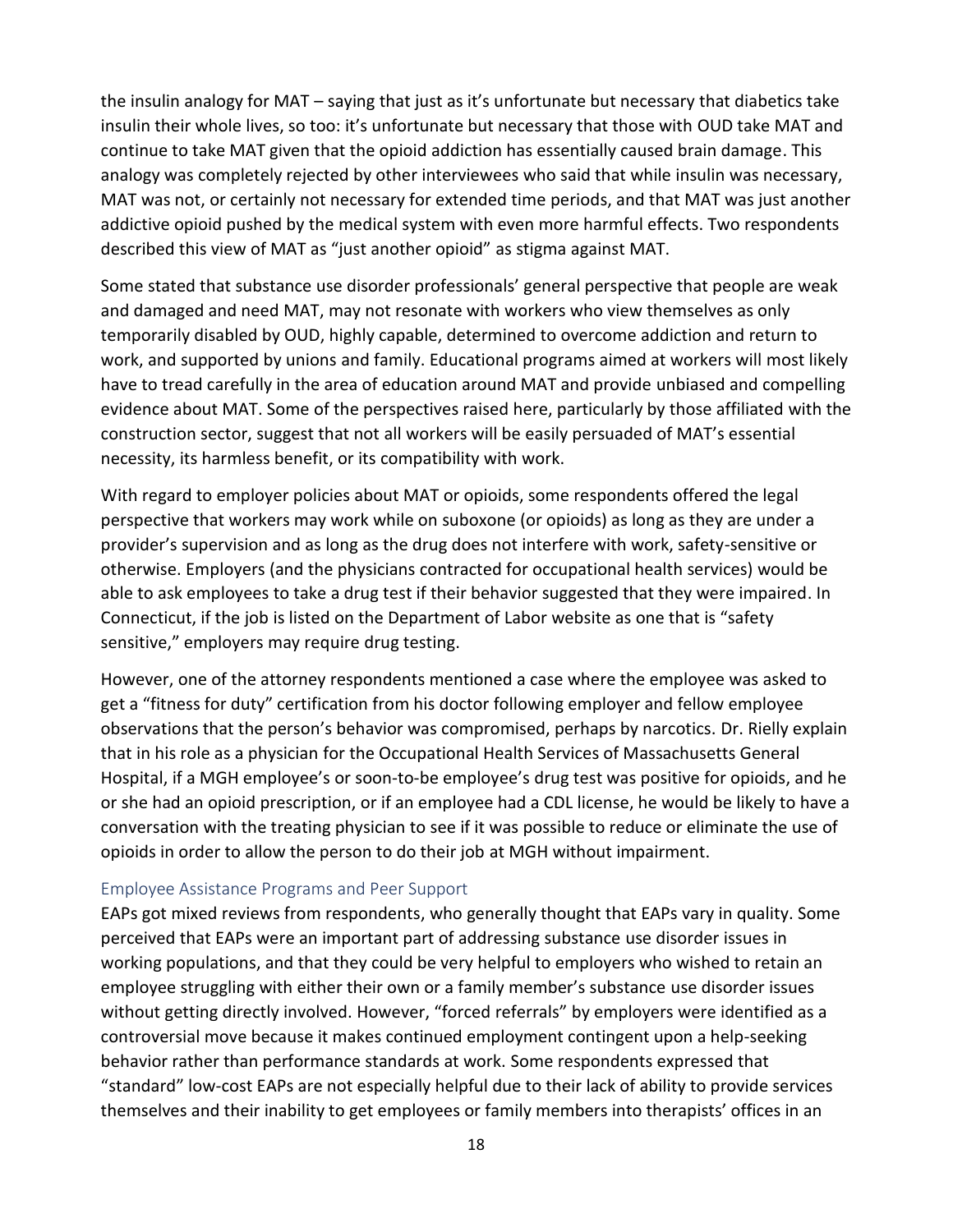urgent timeframe. Some worker respondents also expressed their doubt that EAP services were truly confidential and that employers would learn why an employee called – a potent discouragement for those seeking substance use disorder treatment.

Ryan Falvey of Gentle Giant Moving Company was very positive about the EAP his company uses. He stated that they maintain a high level of confidentiality and help him with his human resources responsibilities ( $https://kgreer.com/$ ). He expressed that they would be relied upon to help the company address any opioid use disorder issues among employees.

Modern Assistance Program is an EAP that was also positively perceived. In addition to their positive self-assessment, they also received positive reviews from Brian Doherty of the Boston Metro Building Trades. Modern Assistance is the EAP, mental health and substance use disorder treatment provider, "self" insurance, and case manager for the unionized construction trades (except for the Laborers and Carpenters) in and near Massachusetts, and for UNITE-HERE Local 26. As such, it operates as provider of wrap-around services from answering the first call from the worker or their family member, to approval for detox treatment, to in-house psychological counseling, to approvals for non-Western treatment modalities, to drug testing, to overall health case management, and support for the "cycle of health," as mentioned above.

As the insurer and case manager, Modern Assistance can connect a person with opioid dependence issues to a residential detox treatment center near to their home and then provide the substance use disorder therapy following this "preparation." The employee is also linked to peer support groups that are led by other members of the trades who are in recovery. Because Modern Assistance is also the insurer, covered employees who independently seek substance use disorder treatment services, such as by calling the number on the TV's blue screen, will be rerouted from those treatment centers, which may not meet standards of care or may be difficult to assess their quality, (the Florida cure, etc.) to local high-quality treatment centers where their progress can be monitored.<sup>20,21</sup> In this way, Modern Assistance pro-actively assures the quality of treatment, prevents over-spending by the benefits funds, and supports the employee in getting the services that they need.

As an EAP, Modern Assistance answers employee calls and connects him or her to a therapeutic professional when they call, whenever they call, and will have an in-person appointment with usually that same staff member within 24 hours. Modern Assistance viewed this protocol as a baseline for evaluating EAPs: immediate connection with a qualified mental health professional followed by an in-person appointment within 24 hours.

Respondent Kyle Zimmer also assists members of his Local with access to problem-solving and treatment resources. He was trained by the Labor Assistance Professionals (LAP) [\(https://www.laborassistanceprofessionals.com\)](https://www.laborassistanceprofessionals.com/) and was certified through their week-long LAP-C training program to assist members in getting the help they need and to provide peer support to union members. According to LAP's brochure: "Labor Helping Labor,"

*We are dedicated to obtaining comprehensive alcohol and drug treatment and mental health services for our members at a reasonable and fair price. Second, we advocate for*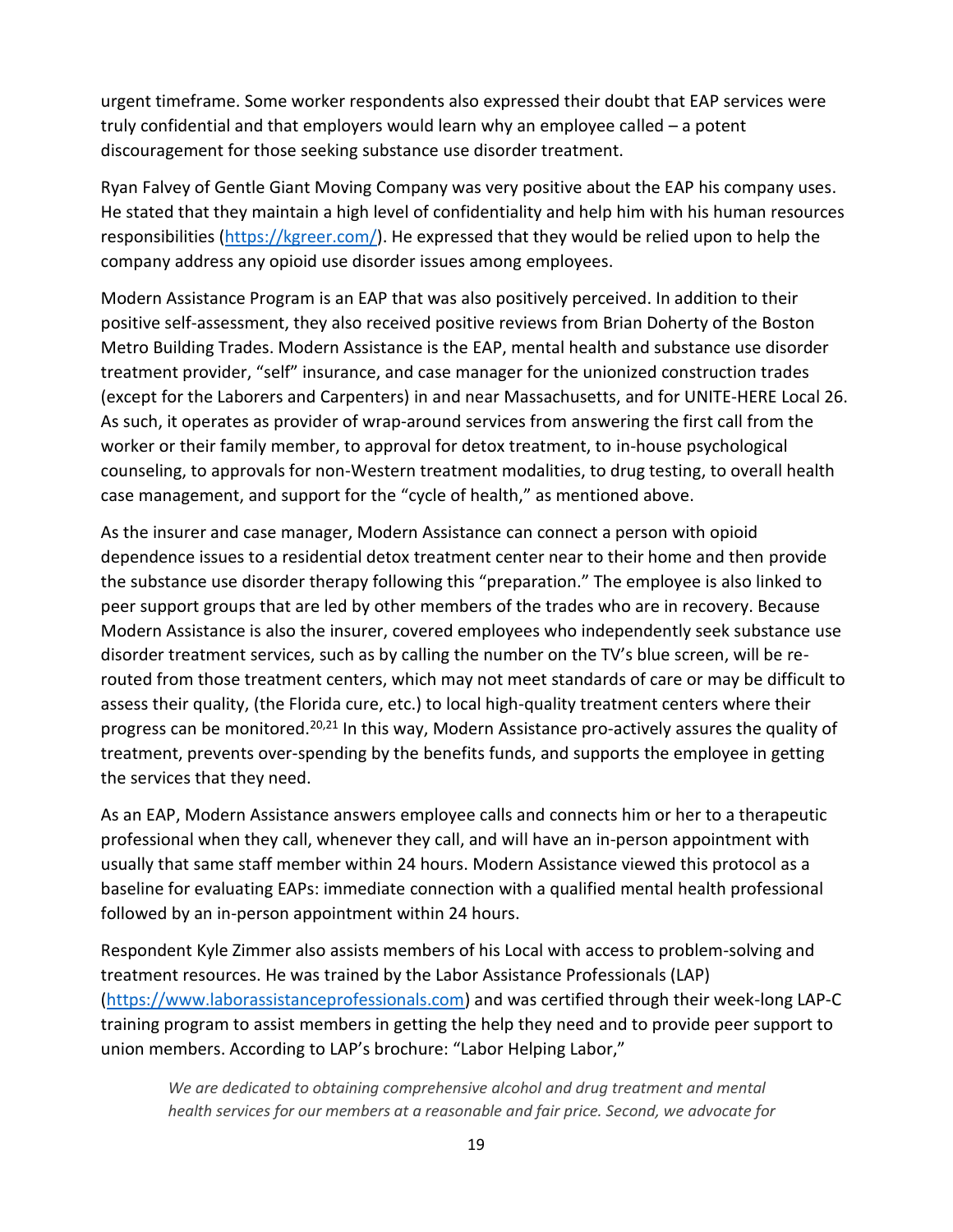<span id="page-22-0"></span>*member assistance program development within Labor, and for the recognition of the key role Labor plays in the treatment process and professional organizations. LAP is composed of those active and retired members of a trade union or a union management joint program who are involved in the actual provision or administration of employee member assistance programs with special emphasis on mental health, substance abuse or dependency issues.*

Mr. Zimmer discussed his ability to provide direct intervention to assist his members in obtaining the help they need and repairing their lives. He also emphasized the goal of returning an impacted employee to work and his role in advocating for that. His union also sponsors peer support groups and feels that peer support is essential for recovery. Mr. Zimmer also mentioned that it was critical that workers get connected with treatment programs that are appropriate for working people. He stated that if a construction worker found himself in a program with suburban teenagers or those without expectations of returning to work, it might be discouraging. A "one size fits all" message about treatment resources might turn off working people who retain negative views of addicts even as they face addiction themselves. For this reason, a healthcare interviewee thought that EAP and substance use disorder treatment resources should feature photos and testimony of working professionals in treatment.

#### Leave Policies

The OHSP report identified that workers in occupations without sick leave were over-represented among overdose cases. Sick leave or Family and Medical Leave (FMLA) or short-term disability leave might be used either for recovery from a work-related injury and/or to attend to one's own or a family member's substance use disorder treatment. In the construction sector, respondents noted that workers are only paid for days that they work, they work seasonally and periodically, and, as such, would be reluctant to take time off for recovery or to attend healthcare or substance use disorder treatment appointments during work hours. (It is not known what the impact of Massachusetts' Sick Leave Act, in place since 2015 which requires employers to allow employees to accrue three days of sick leave, has had on the industry.)

Similarly, healthcare workers interviewed for this study reported that chronic short staffing in many medical settings meant that these workers would be very hesitant to take time off either for their own health or for a family members' because of the burden that it would create for coworkers. One healthcare worker who now provides peer support for families struggling with substance use disorder reported that at the time she herself most needed time off work to help her daughter, she was unaware of her access to FMLA or other leave. This resulted in a severe work-life balance conflict that might have had dire consequences for her daughter had she not herself received support from a local group.

#### **Training**

None of the respondents had any knowledge of on-site employer-sponsored training about opioids. However, Modern Assistance and construction unions do sponsor training in trade apprenticeship programs on opioids and substance use disorder generally. The legal respondents recommended that employers train supervisors, in particular, on recognizing signs of addiction and on what constitutes "reasonable suspicion" of on-the-job employee drug use. One of the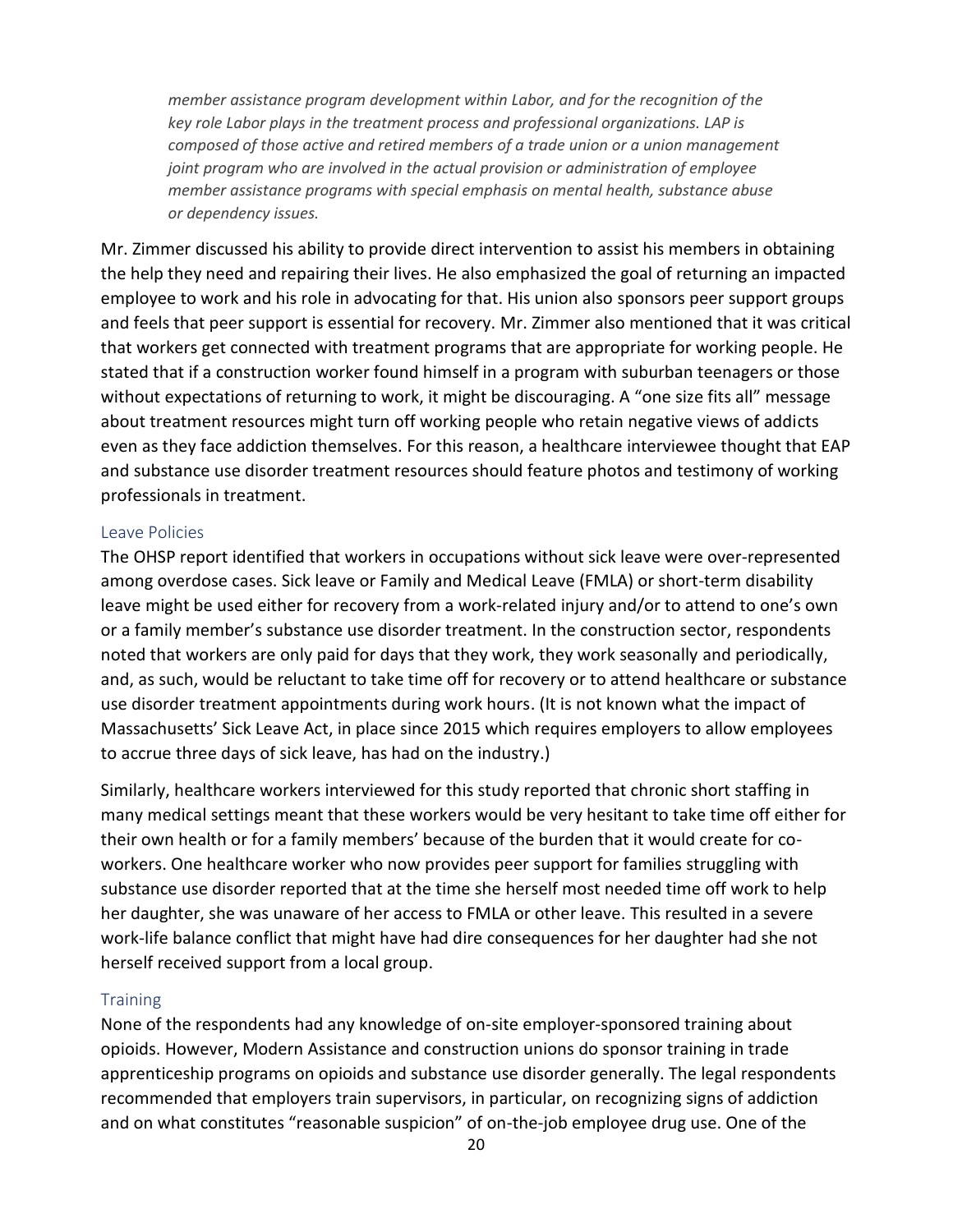<span id="page-23-0"></span>insurers and an occupational health physician spoke of training employers on return to work strategies for injured workers. Mr. Falvey of Gentle Giant spoke about his company's staff training in active listening, emotional intelligence and how to give and receive feedback. He believed that this training helped imbue the company with an overall culture of communication and openness that would assist workers and supervisors in communicating about substance use disorder issues if necessary.

As discussed above, patient education and training is a key component of Dr. Burress' and Mr. Pringles' practices. Both stated it was very important to train patients on the arc of recovery and to actively involve them in the healing process, including self-help skills in overcoming challenges. Workers and their union representatives interviewed for this study, and the focus group participants, spoke of a significant need for a variety of occupational training, including both injury prevention and job skills. Home health aides spoke of challenges regarding assisting patients who might be addicted to opioids and their desire for more job training generally, particularly in the area of health and safety and interacting with physically or behaviorally-challenging clients.

#### Workplace and Substance Use/Use disorder "Culture"

Some respondents shared their view that while OUD remains highly stigmatized, opioids do not, either inside nor outside the workplace. One focus group participant said that opioids were so available that it would be impossible to know who was taking them for what reason – pain or "pleasure." Some respondents suggested, that for sectors such as food service/restaurant and construction, opioids (and other drugs and alcohol) may be normalized. This means that employee drug and alcohol use may be either passively encouraged or ignored by employers who are eager to maintain a skilled workforce. This attitude may be shared by fellow employees who feel that it's not their business as long as their co-worker does their job.

Some respondents suggested that for workers, an opioid dependency may only be viewed as problematic if it is also accompanied by addictive or abusive behaviors, or if the person selfidentifies their use of opioids as problematic, regardless of issues of physical dependence. It is partly because of this perspective that, despite clinical guidelines to the contrary, opioid prescribing for work-related pain may be deemed appropriate medical care even if it results in dependency and disability. Workers as patients may assert that they need opioids and that it is the right to continue a prescription. Insurance companies may question expensive and ineffective medical treatment, but may not question opioid treatment, per se. Stigma about discussing pain, injury, and opioid dependence also all conspire, some respondents observed, to prevent open discussion about addiction and treatment to deal with both pain and opioid dependence.

#### Injury prevention

Mr. Pringle, the Care Coordinator who is heavily involved in assisting opioid-dependent injured workers, was adamant that employers need to do more to prevent injuries. While his attention and concern for primary prevention was shared by the focus group members, a significant number of other respondents expressed resignation about the inevitability of injuries or stated that there was little that employers could do. Factors that were mentioned as barriers to injury prevention included: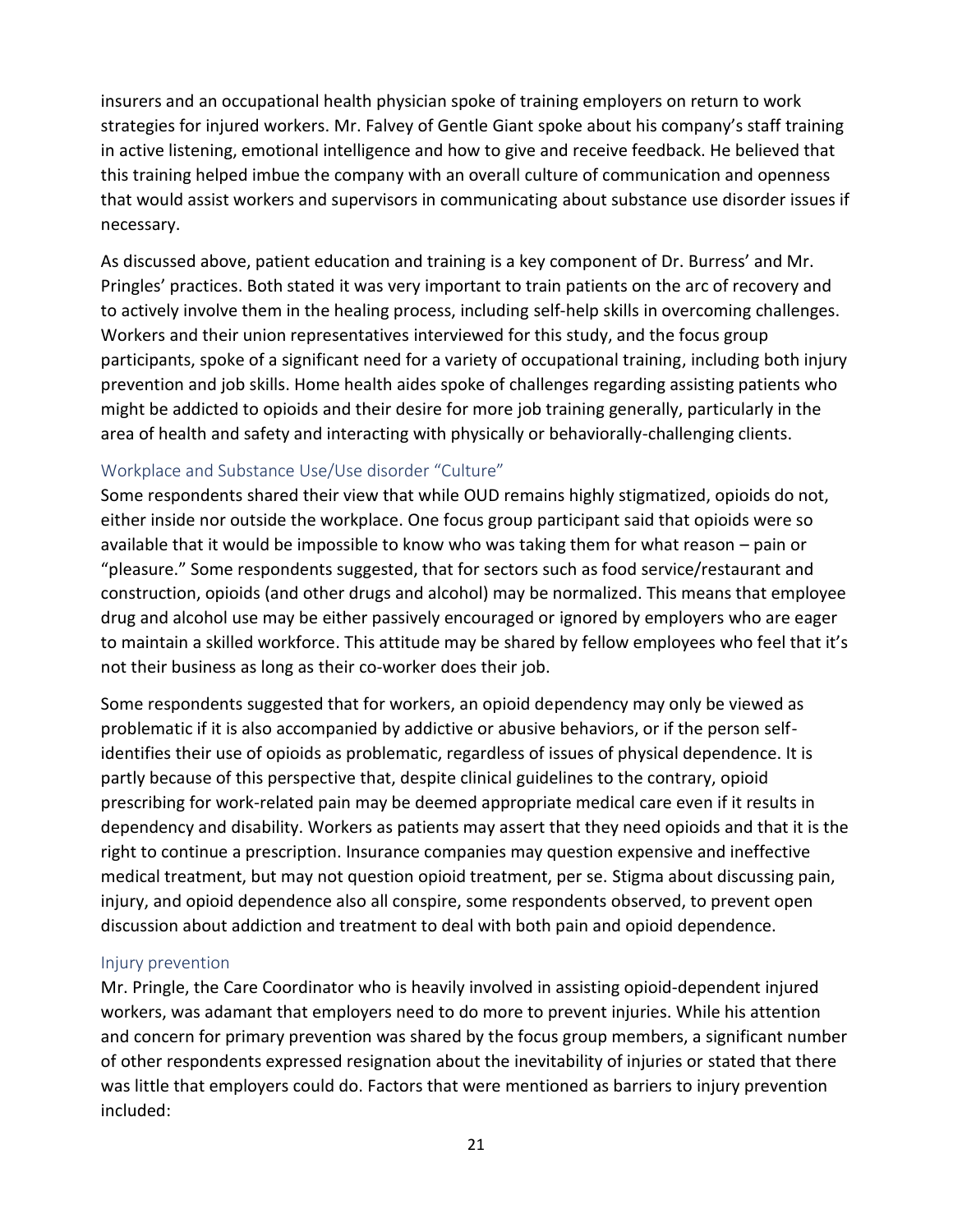- the nature of construction or assembly work precluded ergonomic intervention
- aging workforce meant that people's bodies wore out at work instead of in retirement
- a general lack of fitness for duty in the workforce
- workers' fear of retaliation for reporting hazards or injuries
- reactive versus pro-active attention to problems
- small businesses didn't have the resources or knowledge to make modifications themselves, or to hire experts to advise them.

In construction, in particular, there was an assumption that injury risk was a part of the job. For example, Modern Assistance staffers discussed that the message for construction apprentices was "When you are in the doctor's office—not if, but when, because you are going to experience an injury—you need to know the dangers of opioids…." They also mentioned that construction's "boom and bust" cycles meant that workers will "postpone" attention to their bodies in order to keep working in times when jobs are scarce. During boom cycles, workers will remember the bust coming and will feel the same pressure.

Dr. Burress mentioned that being older was particularly challenging in construction because the job doesn't change even though older workers are experiencing sarcopenia (loss of muscle mass due to aging process). To prevent injuries, he stated that workers needed wellness education about achieving and maintaining fitness, nutrition, and adequate sleep. Some respondents endorsed construction employers' stretch and flex morning warm-ups as positive, if limited, interventions, although there were also sentiments that such activities were "counter-cultural" in the construction environment.

Some healthcare respondents stated that hospital understaffing was a systematic business strategy that resulted in injuries and that hospital interventions to prevent injuries, such as "nolift" policies or minimum staffing requirements were often undermined by chronic understaffing relative to patient care requirements. Similarly, home health aides shared their perspective that financial considerations took precedence over providing training, tools and equipment, or adequate staffing to prevent injuries. They were eager to advocate for ergonomics regulations that required employers to make efforts to prevent injuries and that encouraged workers to report hazards and injuries, rather than intimidating them from reporting. One respondent agreed that home health care was an inherently dangerous job and thought that there needed to be more funding for social services agencies to facilitate an investment in safety.

Mr. Falvey stated that his company helped to prevent injuries by hiring athletes, encouraging ongoing physical activity, training workers to be careful, abiding by OSHA requirements, and providing in-house chiropractic care. He also noted that employees often only work a few days a month, limiting their exposure to heavy work. One respondent mentioned that she had observed the effectiveness of robust health and safety committees in reducing hazards and that there were employers who made efforts to eliminate ergonomic hazards. An embedded safety culture and regular communication about safety was also identified as an important employer intervention by another respondent.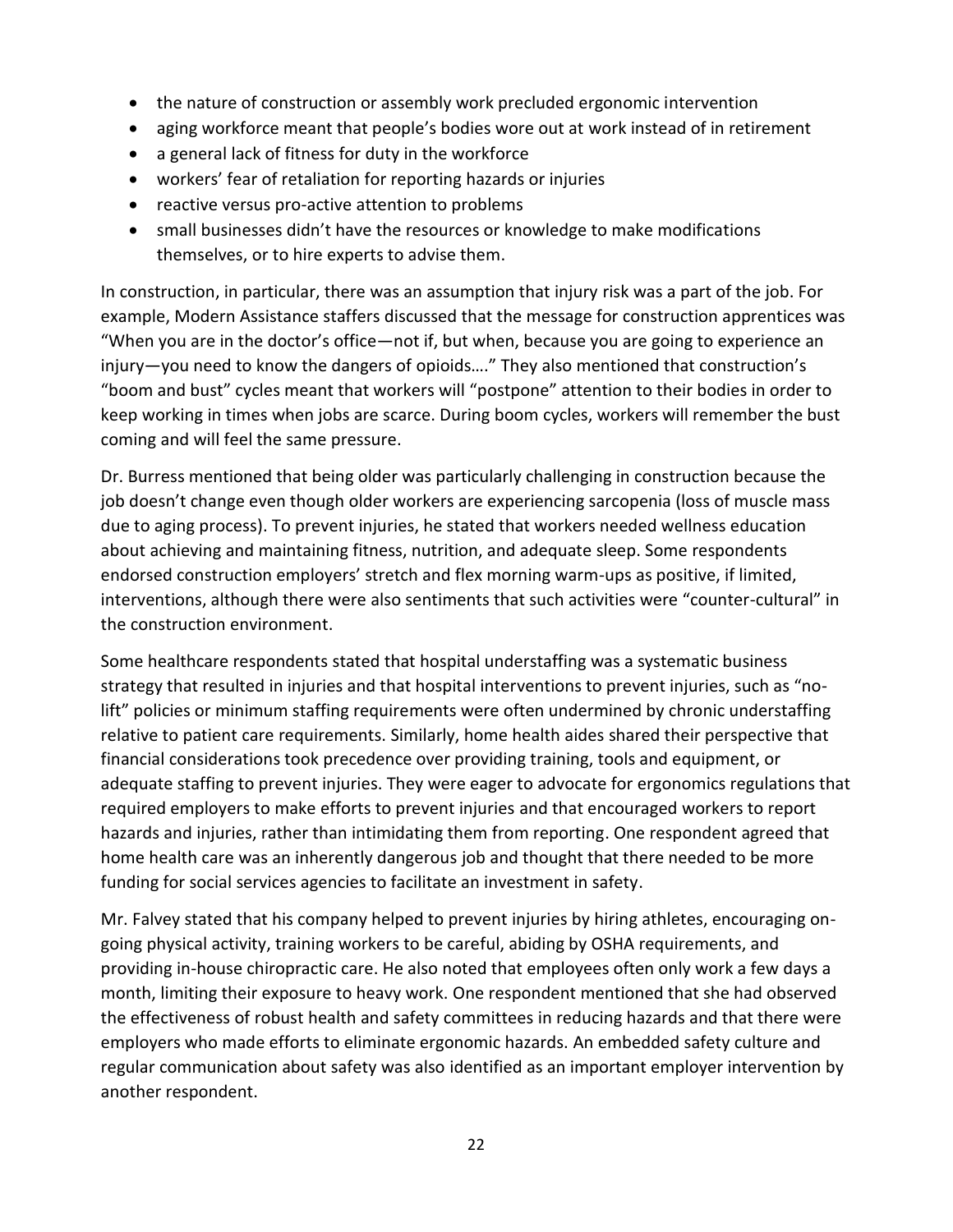## <span id="page-25-0"></span>Messages for workers

Respondents provided their perspective on useful messages to workers in order to help them avoid opioid dependence and addiction. Many of these messages concerned the doctor's office. Many respondents blamed the opioid crisis on prescribing practices and the pharmaceutical companies that encouraged them. Dr. Kolodny, in his interview and in his published seminal article on public health perspectives on the opioid crisis, described the underlying problem of excessive "exposure" to opioids. This framework fits well with an occupational health framework that also links injuries to risks related to exposures to hazards. $^{22}$ 

There were several respondents who thought that workers need to know about the financial incentives that contributed to the crisis and to know how to advocate for themselves in the doctor's office. For example, several respondents suggested that patients ask questions of their doctors with regard to pain prescriptions, and that they should overcome their hesitancy to question doctors. As one put it, "Just because the person has an MD after their name, doesn't mean that you can't ask questions." These questions could include "Is this addictive?" "What are the side effects?" "What's an alternative?" On the other side, some stated that providers needed to be much more assertive with their patients in saying to them "This is all you are getting" with regard to pain medication.

Two other subjects that respondents thought that workers should be educated about are access to substance use disorder treatment and reducing stigma around both addiction and injuries. As mentioned above, several thought that messages about getting help needed to be positive and tailored to workers in recognition that they were (or had been) working, were valuable, were positive contributors to society, and were professionals – and would be again. (These messages would also need to avoid stigmatizing others.) Some healthcare respondents stated that addiction was particularly stigmatized among healthcare workers, especially those who themselves cared for patients with overdoses or substance use disorder issues.

Many of the potential messages to workers in the workplace would be communication of employer policies. For example, important messages from employers to their employees would be about:

- recognizing signs of addiction and getting help
- leave and benefits applicable to drug treatment for themselves or family members
- encouragement to report hazards and injuries
- management commitment to reduce hazards
- assurance about returning to work post-treatment for either injuries or addiction
- alternatives to work culture that revolved around alcohol and drugs
- EAP and peer support services
- availability of Narcan in the workplace.

Employers should have these policies and practices in place to support these messages.

Some additional potential message subjects that were suggested included: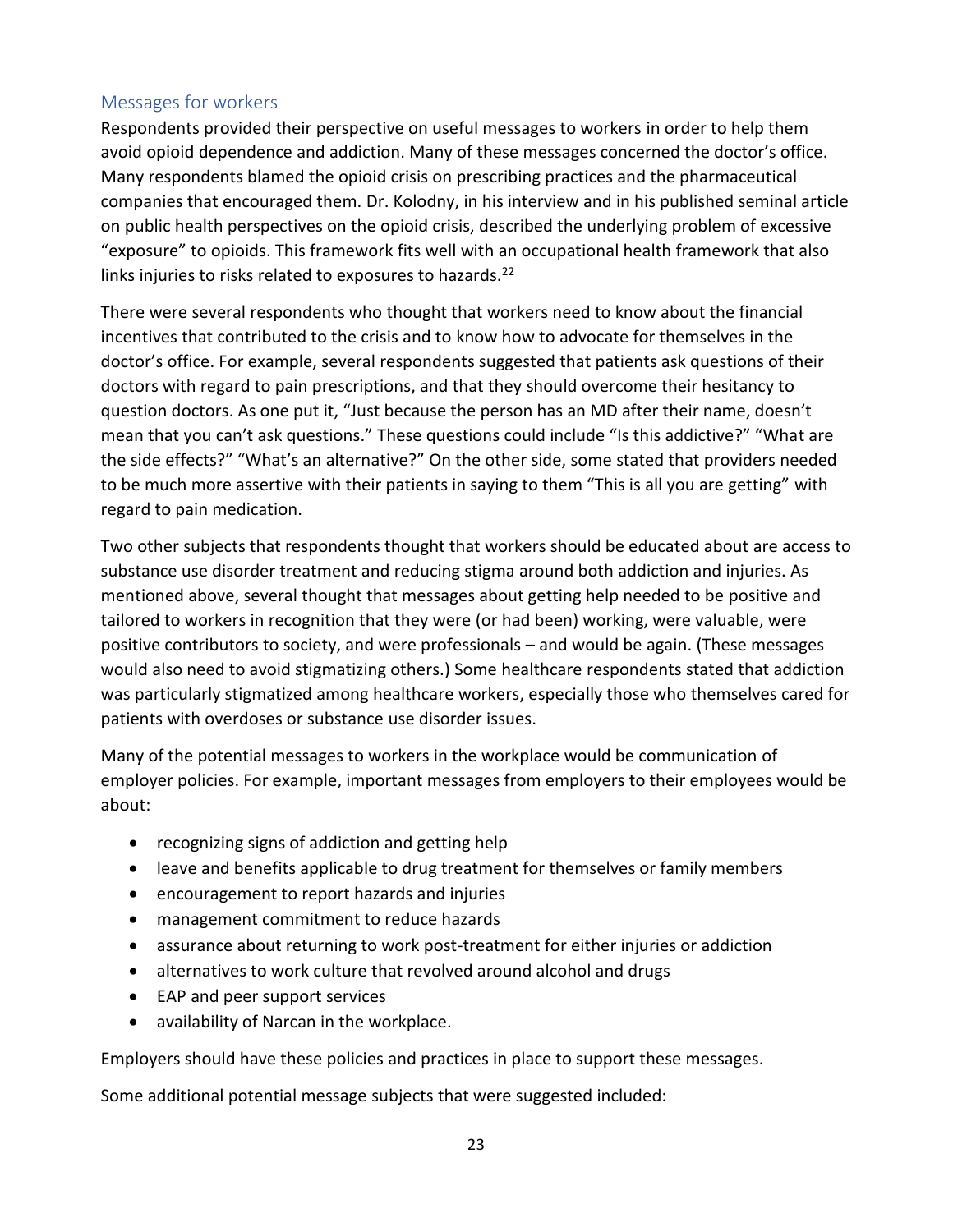- <span id="page-26-0"></span>• MAT
- the potential pitfalls of the WC system (as discussed above)
- the importance of general health and fitness
- opioid addiction is a disease that has treatment (rather than a moral failing of "junkies" or "addicts")
- evidenced-based alternatives to opioids
- that recovery takes work and commitment
- realistic perspectives on pain and possibility of living life with pain
- financial incentives for unnecessary or harmful medical treatment in the healthcare system generally.

# Discussion and Conclusions

These 18 key informants and 8 focus group participants provided rich and essential background to the issues involved in workers using opioids, based on their varied experiences and roles. They reinforced that, in many ways, workers are not different from the general population in that they have been over-exposed to opioids through the healthcare system. Some participants expressed that opioids, both pharmaceutical and illicit, are pervasive and available. They also expressed that those who have become dependent face many barriers in achieving freedom from addiction. Messages aimed at reducing stigma, increasing access to treatment, and promoting hope are likely to resonate with employed individuals just as they do with others.

However, in many important respects, those interviewed shared the perspective that workers' situation is different than those who are not in the workforce. In some cases, workers may have begun taking painkillers in order to be able to do physically-demanding jobs. In cases where a work injury results in a pain-related WC case, the WC system was identified as a healthcare and legal system that may unintentionally promote opioid dependence through perverse incentives for both disability claims and medical treatment that promotes opioid use. Although delays in the resolution of cases and claims denials have been suggested by others as potential factors increasing opioid dependence, these issues did not arise in the interviews (which does not mean that they aren't important issues.)

Respondents also identified the WC system as a potential arena for action to reduce opioid dependence through education and policy changes aimed at all "players" in the system. The Opioid Alternative Pathway Pilot is an example of an effort to do that. Respondents identified many more concrete education projects that could be undertaken though the WC system such as required provider education. Outside of the WC system, but within the world of work, resources such as EAPs, were identified as key to assisting workers in getting help. Finally, work, itself, was identified as key to recovery from both injuries and opioid dependence and many policy and educational aims were identified to facilitate return to safe work for those in recovery.

Worker education about opioids is more likely to result in behavior changes if it is tailored to workers' needs and experiences. This study found that worker experience of the WC system is a key issue that should be addressed in opioid education programs. Additionally, worker education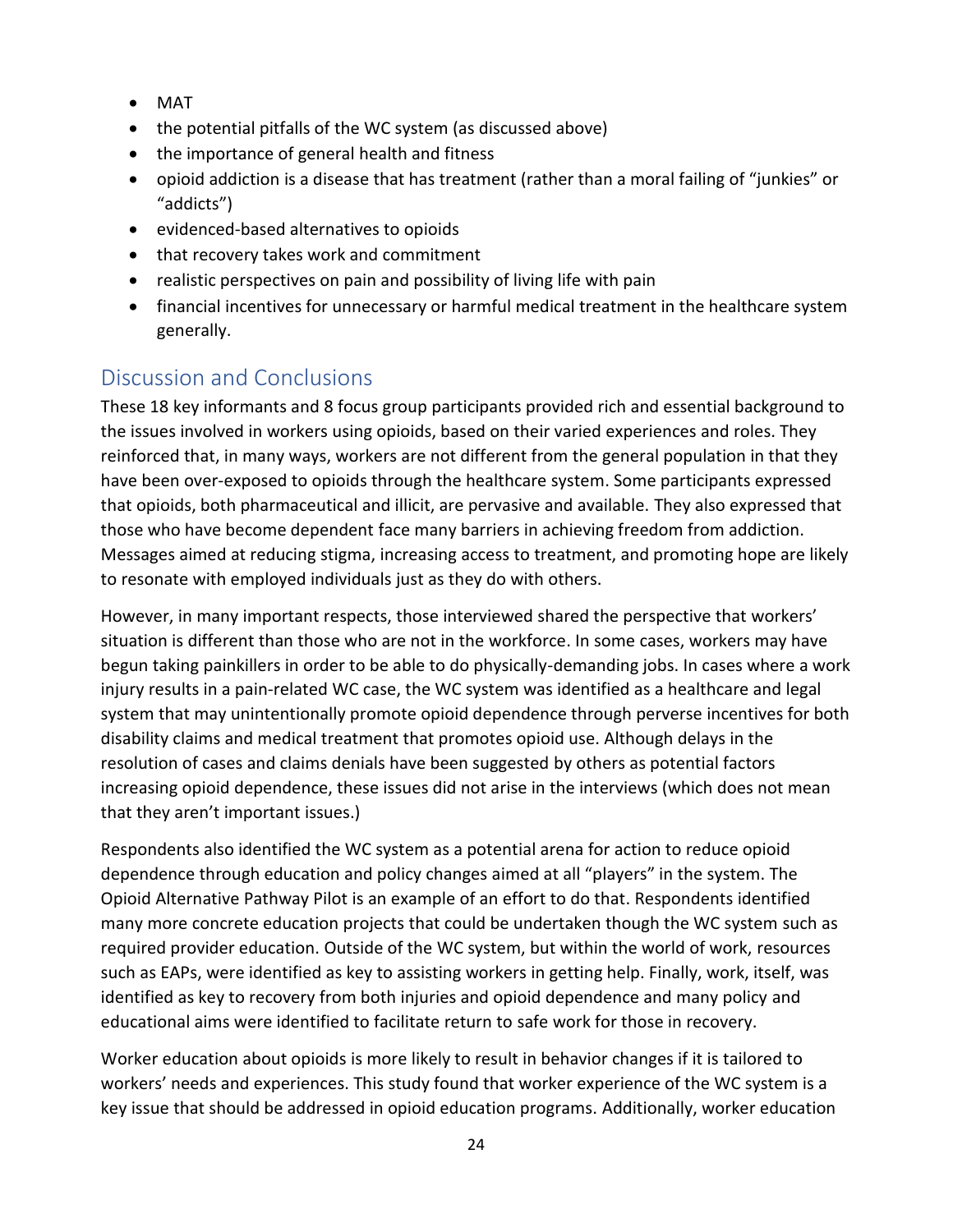programs may wish to acknowledge the challenges that workers in jobs with heavy physical demands face every day, and that these may get more difficult with age and time. To be sensitive to workers' experience, opioid education aimed at workers will need to include a focus on these challenges and the positive and potentially negative impact of work on their health and well-being.

All respondents wished to play a positive role in reforming structural factors or providing education or services that could "bend the curve" on the opioid epidemic. Nevertheless, many of the structural factors embedded in the legal, medical, and economic system that are at the root of at least a portion of the epidemic, such as the absence of an ergonomics standard, the "just take a pill" culture, the pharmaceutical industry's aggressive marketing practices, and the decline in the number of occupational health specialty practices, are extremely intractable. The immensity of the challenge caused several respondents to express despair at reversing it even as they had a passion for attempting it. Nevertheless, it is clear that there is no absence of will to make change on the part of these advocates and the ideas for doing so are also abundant.

This study has obvious strengths in that it is the first qualitative research study to investigate the opioid crisis from the perspective of work and work injury. It contributes the voices of multiple, diverse stakeholders with unique experience and perspectives on a range of topics. Respondents were in concordance on many topics and also expressed different opinions. This diversity, to some degree, validates the findings despite a research approach vulnerable to interpreter biases. Feedback on this report from some of the key informants has helped to sharpen the report's language and provide clarity on the issues.

Several important perspectives were missing from this investigation, including those of (more) employers, construction union apprentice program directors, safety professionals, non-union employment sector representatives, and experts such as Dr. Jennifer Christian. As a result, selection bias is a potential limitation of the report. Given the time and budget limitations, the analysis of the interviews was also highly constrained. It is possible that respondents' statements have been inadvertently misunderstood or misconstrued by the author. While action on the opioid crisis is urgent despite scientific uncertainty, policy and program makers should exercise caution in interpreting this report's findings, given these limitations.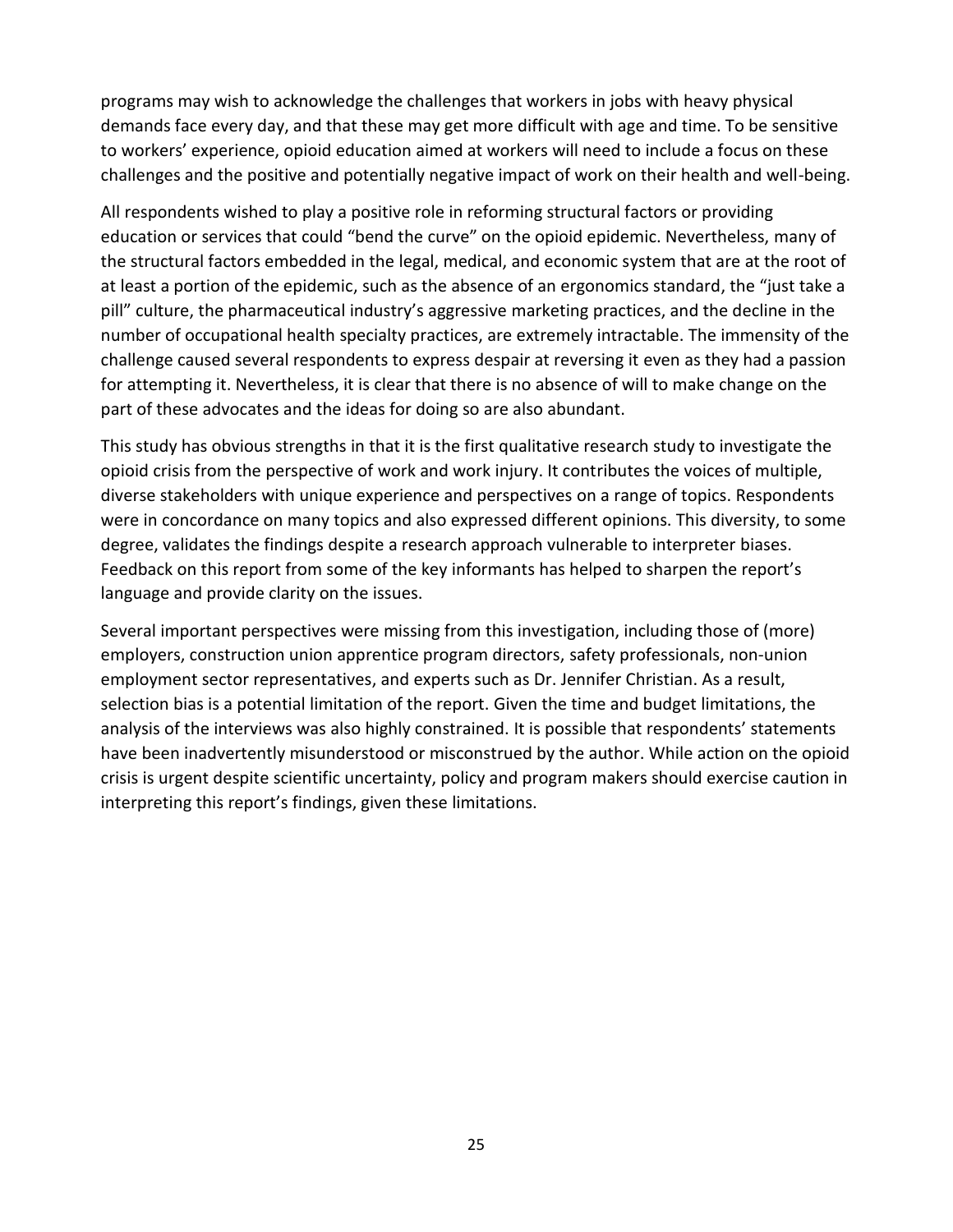## <span id="page-28-0"></span>Preliminary Recommendations for Educational Interventions for Consideration

### Educational Intervention for Workers

Those seeking to develop opioid awareness programs aimed at the unionized workforce would most likely benefit from consultation with staff of Modern Assistance Program and with the individual Massachusetts union locals providing apprentice training and member support around substance use disorder. They are keenly aware of the training opportunities and messages likely to resonate with union members. Construction unions around the country are also undertaking educational programs around opioid use and support services and these could also be drawn upon in developing educational interventions aimed at the construction trades. The Labor Assistance Professionals [\(https://www.laborassistanceprofessionals.com/](https://www.laborassistanceprofessionals.com/)) mentioned above will be especially helpful, including with sectors other than construction. Other resources include those assembled by the Center for Construction Research and Training which has been a leader on this issue (see [https://www.cpwr.com/research/opioid-resources\)](https://www.cpwr.com/research/opioid-resources).

Education aimed at non-unionized workers will be very different from education sponsored by or in partnership with unionized workers. Messages to non-union workers will have to take into account that these workers may not have employer-sponsored health benefits, member/labor/employee assistance programs, job security, sick or medical appointment leave, adequate wages, or safety training. Education aimed at this group may emphasize the availability of resources through public health agencies and non-profit organizations. It may also need to focus on workers' rights issues such as the rights of workers under the Americans with Disability Act, the right to a safe workplace, and the right to Workers' Compensation. They may need to know about legal assistance and MassCOSH if they need advocates to help them get their jobs back after an injury or addiction recovery. In addition to MassCOSH, the National Council for Occupational Safety and Health ([http://coshnetwork.org/\)](http://coshnetwork.org/) will also be a resource.

Other than partnership with a union or employer to provide education, opportunities for training non-union workers may be limited. Union-based peer and recovery support groups may open their doors to non-union workers as a community service. Associations of employers, such as the Homebuilders of Massachusetts (<https://www.hbrama.com/>) or the various Chambers of Commerce, may be willing partners and they are already alerted to the urgency of the issue as is evident from their communications. Workers centers such as the Restaurant Opportunities Center United and Community-Labor United may also offer education programs. Vocational education is also a potential venue for health messages.

MassCOSH has been contracted to develop and pilot peer training for workers. This process will help develop curricula, materials, and approaches that can contribute to scaled up educational opportunities.

Opioid awareness and action topics likely to resonate with workers include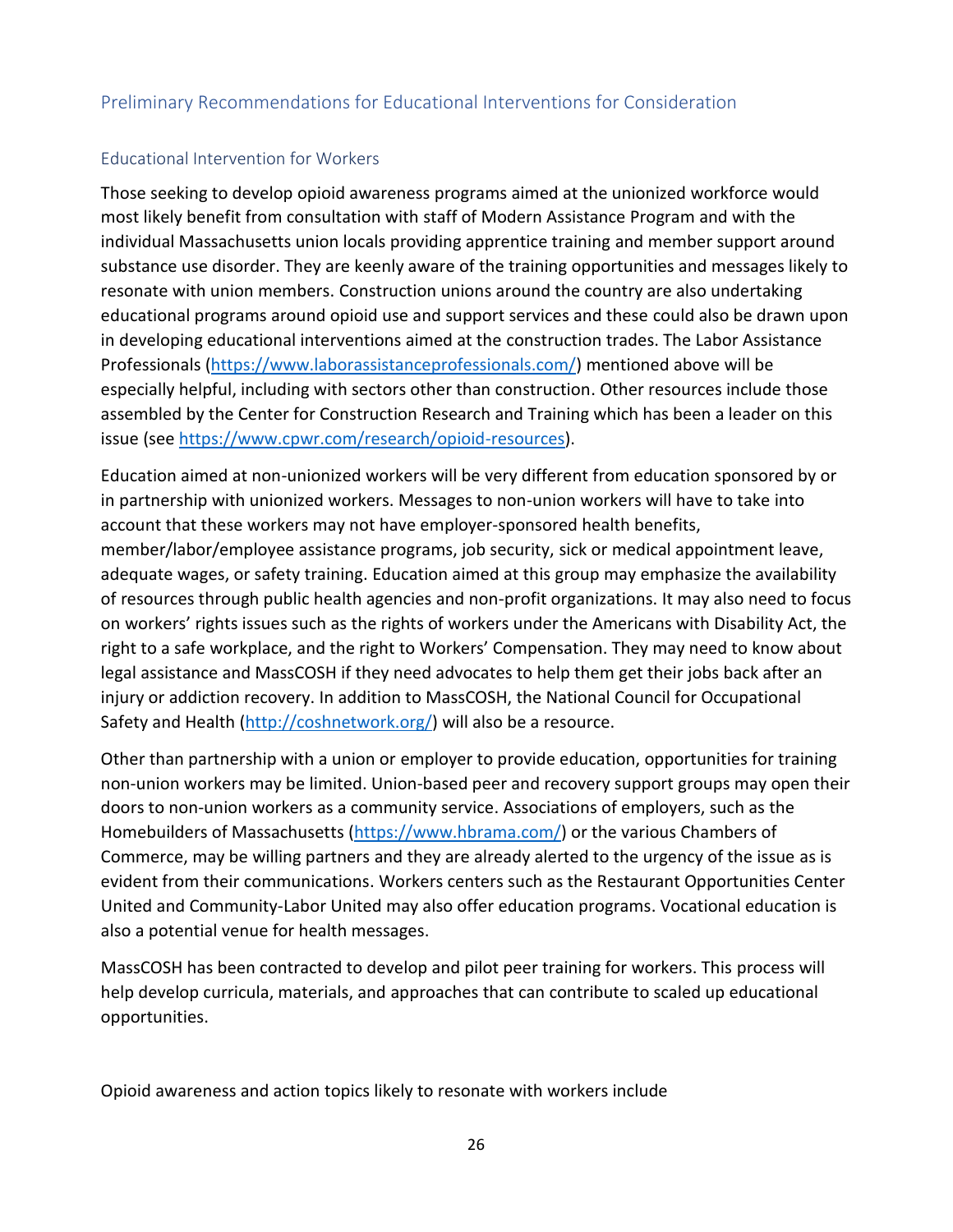- 1. General opioid awareness
	- a. What are opioids?
		- i. Common prescription and non-prescription opioids
	- b. How they work
		- i. Opioid receptors and "pain killing"
		- ii. Narcotic effects
	- c. "Side" effects
		- i. Dependence and withdrawal; addiction
		- ii. Others
	- d. Overdose (respiratory suppression)
		- i. Combinations with muscle relaxants, tranquilizers, gabapentin
		- ii. How naloxone works
- 2. Dangers
	- a. History and status of the epidemic generally and in MA
	- b. Addiction risks
		- i. What is OUD; Signs of addiction
		- ii. Transition to misuse and non-prescription opioids
	- c. Exposure to workplace opioid-related hazards: sharps injuries, bloodborne pathogens, fentanyl, violence, psychological trauma
- 3. Opioid dependence and workers and work injury
	- a. Injury rates, under-reporting, working hurt
	- b. Over-prescribing in WC
	- c. Overdose deaths among workers
	- d. Lack of evidence of effectiveness; evidence of harm
	- e. Appropriate use and treatment guidelines
	- f. Alternative pain treatments and strategies
		- i. Evidence-based pain management
	- g. Integration of pain management and OUD treatment
	- h. The role of work in recovery from both injuries and addictions; return to work; disability prevention
- 4. Access to quality substance use disorder treatment resources and peer support for working people and their family and friends
	- a. EAPs
	- b. Peer programs
	- c. Narcotics Anonymous and community support groups
	- d. MAT
	- e. Opioid tapering and abstinence
	- f. How to assess quality in treatment
	- g. How to help someone struggling with OUD
- 5. Employment Rights and Employer Policies
	- a. Rights to a safe workplace, workers comp, sick leave, non-retaliation for hazard reporting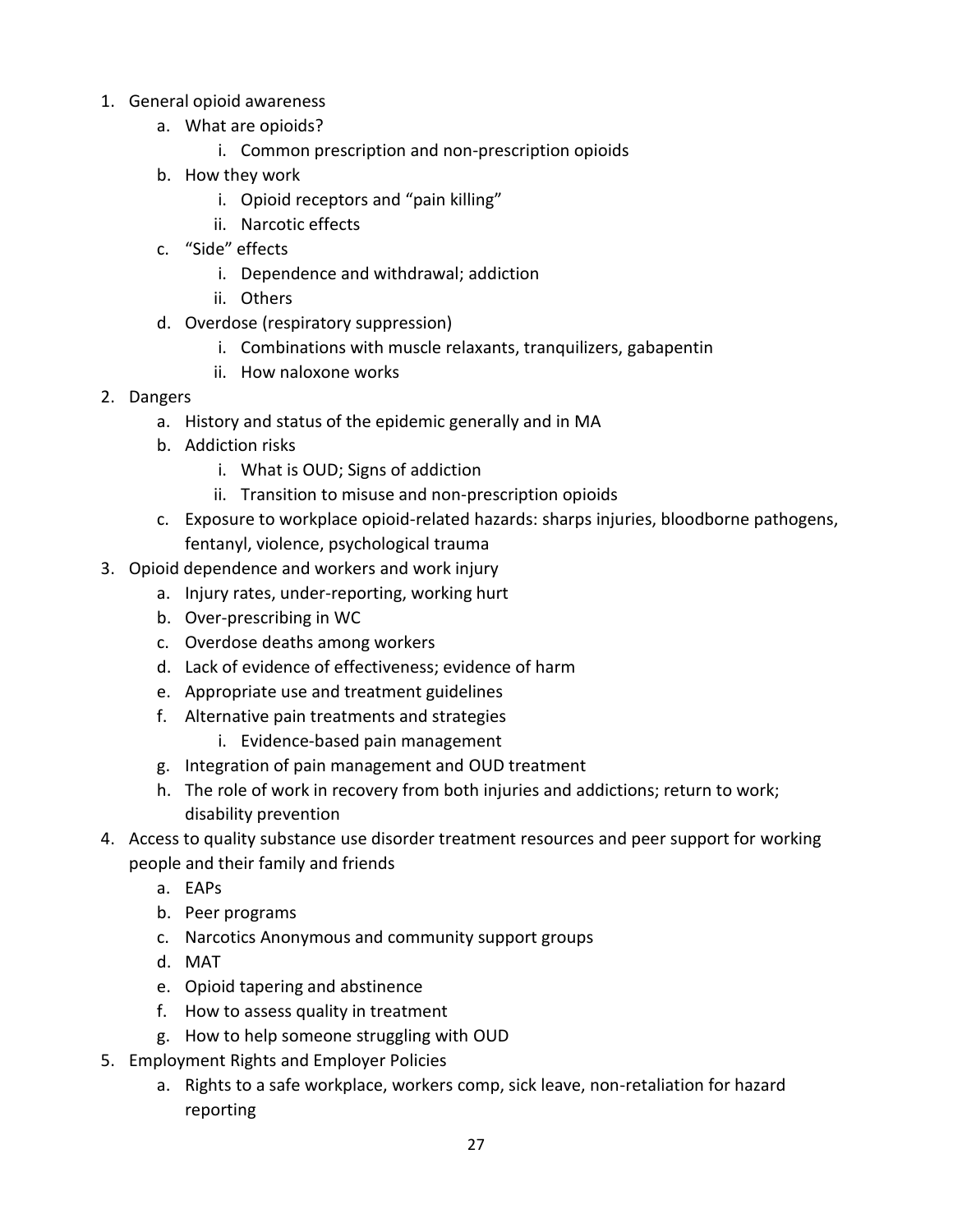- <span id="page-30-0"></span>b. Family Medical Leave Act and Americans with Disabilities Act
- c. Their employer's policies and practices on relevant subjects (EAPs, leave, injury prevention and reporting, drug-free workplace, etc)
- d. Medical privacy and safety-sensitive work
- e. Drug testing
- f. Navigating the WC system
- 6. Shared/informed medical decision-making; Talking with providers about pain treatment and evidence-based medicine
- 7. Injury prevention and ergonomics
	- a. Fitting the task to the worker; physiological limits
	- b. Aging in the workplace
	- c. Limitations of "safe lifting" and stretch and flex
	- d. Participatory ergonomics processes and interventions specific to their sector/workplace
- 8. General wellness
	- a. Weight loss, physical conditioning, and smoking cessation
	- b. Mental health and stress

#### Employer Education

Workers will benefit from employer-sponsored education programs, particularly those that are comprehensive of employer policies on drug-free workplace, return to work, safety and injury prevention and reporting, workplace rights and responsibilities, access to benefits and EAPs, and recognizing signs of addiction and how to respond. Supervisors will need specific training in recognition of their front-line role in assuring a safe workplace, facilitating meaningful and safe return to work, working with employees to reduce injury risks, and assisting struggling employees in getting help. A "toolkit" could be developed to assist employers, particularly smaller ones, in developing such programs and policies. This could be developed as part of the MA DPH Working on Wellness program. As with the Mystic Valley Public Health Coalition's toolkit – this guide would need to address issues of legal liability for employers as well as employment law relevant to these issues, such as how to address employee drug use without running afoul of the Americans with Disabilities Act. The Grayken Center for Addiction at Boston Medical Center has developed materials for employers [\(https://www.bmc.org/addiction/employer-resource-library](https://www.bmc.org/addiction/employer-resource-library)).

#### Provider Education

Occupational health physicians in Massachusetts, including Dr. Burress and Dr. Rielly, might be tapped to lead provider education initiatives and to promote continuing medical education for primary care and emergency providers related to treating injured workers and return to work. Relevant training courses currently exist, such as the ACOEM course:

[http://learn.acoem.org/products/1007/getting-your-patients-back-to-work-work-disability](http://learn.acoem.org/products/1007/getting-your-patients-back-to-work-work-disability-prevention-for-clinicians)prevention-for-clinicians. Incentives for taking courses should be explored. Required opioid awareness training for physicians should include discussion of injured workers and evidence-based approaches to pain management and reducing opioid dependence. Public health authorities might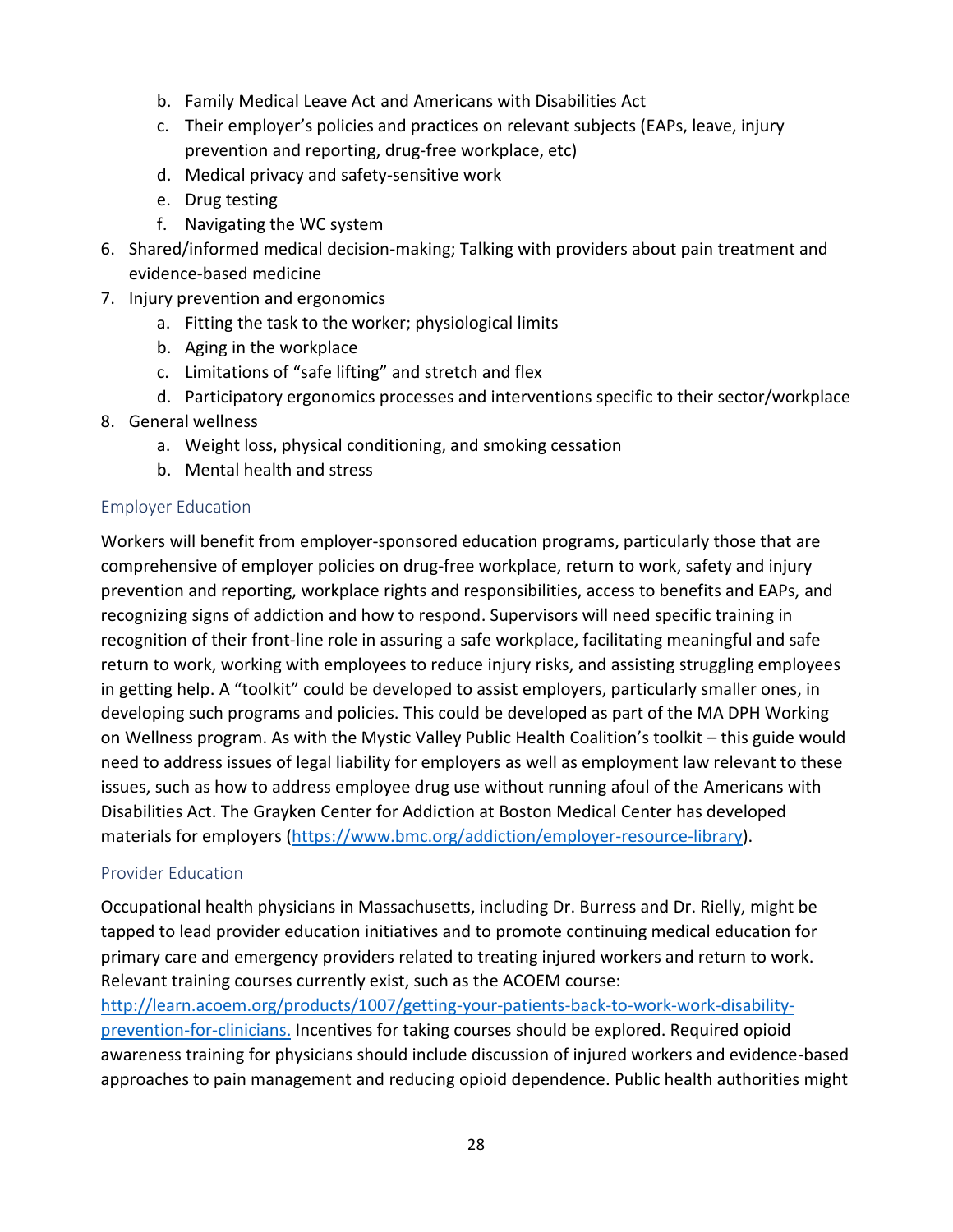<span id="page-31-0"></span>also support "academic detailing"<sup>6</sup> to promote best practices in caring for those with work-related pain. Washington state's COHE program has demonstrated effectiveness and has been credited with reducing the toll of opioid overdose in Washington State – it can serve as a guide for provider education and mentoring in MA. As mentioned above, increased reimbursement rates for WC insurance claims might come with some education requirement.

Non-opioid work-related pain treatment might be supported by a shared decision-making approach that is assisted by a work-related chronic pain treatment "decision aid." Shared decision making in healthcare is viewed as an overall value-based and empowering approach to improve care quality and satisfaction and reduce costs. (See

[https://www.samhsa.gov/sites/default/files/programs\\_campaigns/recovery\\_to\\_practice/shared](https://www.samhsa.gov/sites/default/files/programs_campaigns/recovery_to_practice/shared-decision-making-changing-the-conversation.pdf)decision-making-changing-the-conversation.pdf; [http://www.choosingwisely.org/;](http://www.choosingwisely.org/) [https://www.ahrq.gov/professionals/education/curriculum](https://www.ahrq.gov/professionals/education/curriculum-tools/shareddecisionmaking/index.html)tools/shareddecisionmaking/index.html; and [https://effectivehealthcare.ahrq.gov/topics/back](https://effectivehealthcare.ahrq.gov/topics/back-pain-treatment/consumer)pain-treatment/consumer).

## Other Education

Respondents mentioned on-going efforts by the Massachusetts Bar Association Opioid Prevention Task Force to develop educational videos and materials aimed at the many stakeholders in the WC system. This work could be supported by public health, non-profit, and academic stakeholders. Health and safety education and training, including the prevention of painful injuries, could be led by MA DPH Occupational Health Surveillance Program and draw on the many local and national resources available including the Center for the Promotion of Health in the New England Workplace at University of Massachusetts Lowell.

## Future Research

In addition to gaining background important for the development of educational programs, this assessment can also inform future research, including the following topics:

- examination of sector-specific dynamics and resources including non-union construction and food and beverage;
- surveys of employer policies and practices;
- surveys of worker knowledge, beliefs, and attitudes;
- intervention effectiveness of prevention-oriented employer policies and employee training;
- evaluation and promotion of EAP quality;
- intervention effectiveness of educational and health care policy interventions among medical providers; and
- program evaluation of the DIA's Opioid Alternative Pathway Pilot.

 $\overline{a}$  $6$  Traditional "detailing" is a pharmaceutical company marketing practice where a company representative provides educational materials to physicians, often in their offices, that encourage prescribing. Academic detailing is nonconflicted peer education.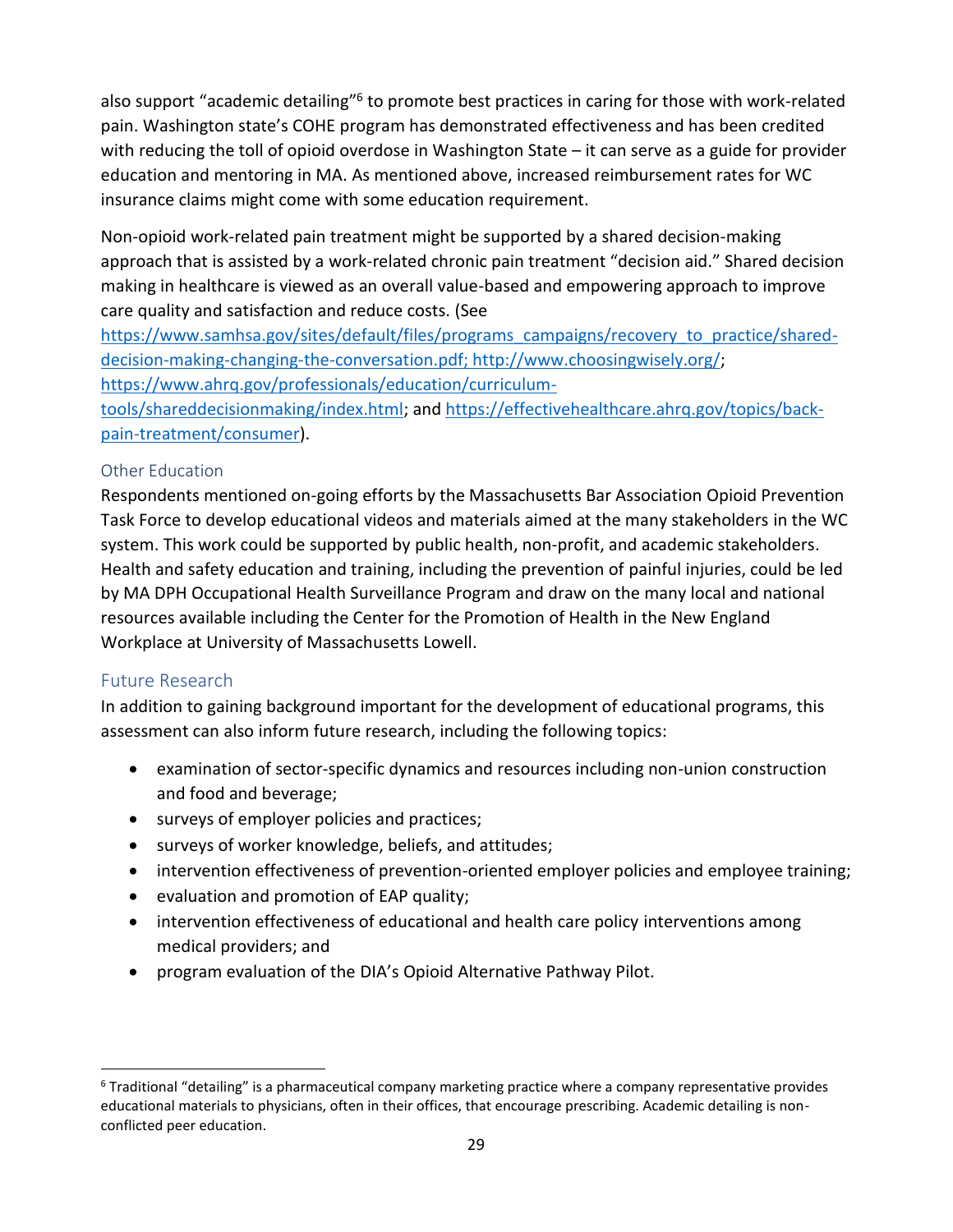# <span id="page-32-0"></span>Acknowledgements

The author of this report acknowledges the generosity of the participants in their time and engaged participation. She also gratefully acknowledges the on-going guidance of Drs. Letitia Davis and Laura Punnett and the assistance of Clara Keyrouz, Devan Hawkins, Dr. Bill Shaw, Jodi Sugerman-Brozan, and Jamie Tessler. The Massachusetts Department of Public Health provided funding for this work as part of prevention efforts funded by the Centers for Disease Control and Prevention.

## Bibliography

- 1. Harik V, Janiszewski M, Allen N. Analysis of Opioid-Related Overdose Deaths on Cape Cod, 2004-2014: Implications for Trades/Service Workers and the Straight-To-Work Population. Barnstable County Regional Substance Use Council, Barnstable County Department of Human Services, http://www.bchumanservices.net/library/2018/02/BCDHS-Death-Certificate-Analysis-Final-Report-10-5-17-Update-1.pdf (17 October 2017, accessed 23 April 2018).
- 2. Funaiole P, Dustin L, Spencer P. Mystic Valley Public Health Commission: Substance Abuse and Trade Labor.
- 3. Mystic Valley Public Health Commission. Opioid Overdose and the Trades PSAs, http://www.mysticvalleypublichealth.org/?s=trades.
- 4. Mystic Valley Public Health Commission. Employer Resource Kit: An employer's guide to substance abuse and the workplace. 2018.
- 5. Young C. New pilot aims to curb opioid addiction among injured workers. State House News Service, 8 December 2016, http://www.lowellsun.com/breakingnews/ci\_30643182/new-pilotaims-curb-opioid-addiction-among-injured (8 December 2016, accessed 30 April 2018).
- 6. MA Division of Industrial Accidents. Opioid Alternative Treatment Pathway Announcement. Mass.gov, https://www.mass.gov/news/opioid-alternative-treatment-pathway-announcement (accessed 8 August 2018).
- 7. Walter AW, Morocho C, King L, et al. Preventing Opioid Use Disorders among Fishing Industry Workers. Int J Environ Res Public Health 2018; 15: 648.
- 8. Derose KP, Escarce JJ, Lurie N. Immigrants And Health Care: Sources Of Vulnerability. Health Aff (Millwood) 2007; 26: 1258–1268.
- 9. Salas-Wright CP, Vaughn MG, Clark Goings TT, et al. Substance use disorders among immigrants in the United States: A research update. Addict Behav 2018; 76: 169–173.
- 10. Pomerleau AC, Schrager JD, Morgan BW. Pilot Study of the Importance of Factors Affecting Emergency Department Opioid Analgesic Prescribing Decisions. J Med Toxicol Off J Am Coll Med Toxicol 2016; 12: 282–288.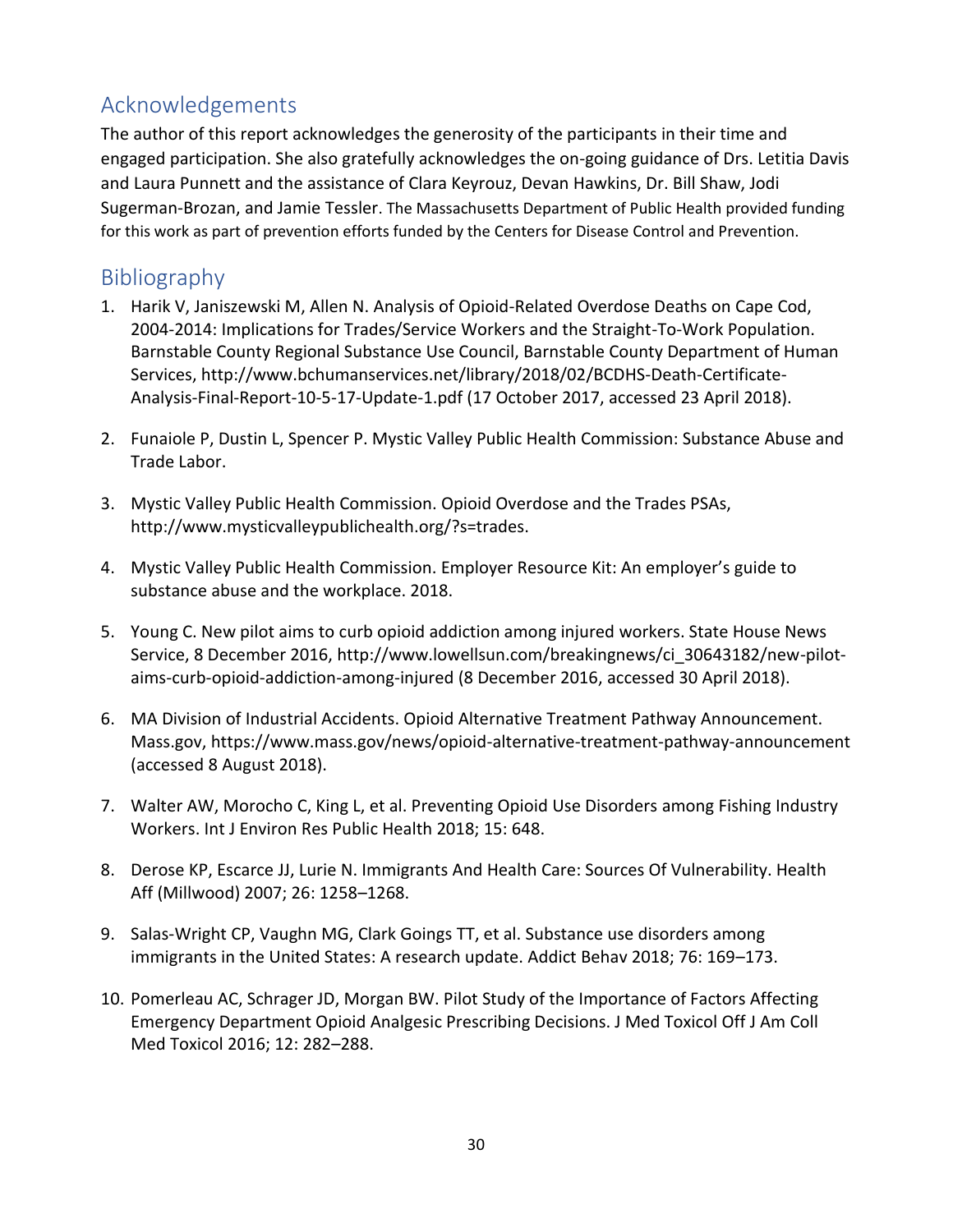- 11. Health Care Services Board MA Department of Industrial Accidents. Massachusetts treatment guidelines/protocols. Mass.gov, https://www.mass.gov/service-details/massachusettstreatment-guidelinesprotocols (accessed 4 April 2018).
- 12. ACOEM Task Force on the Use of Opioids. Principles for Ensuring the Safe Management of Pain Medication Prescriptions, http://www.acoem.org//uploadedFiles/Public\_Affairs/Policies\_And\_Position\_Statements/Gui delines/Guidelines/2016%20- Revised%20Principles%20for%20Ensuring%20Safe%20Management%20of%20Pain%20Meds% 20for%20Posting.pdf (2016, accessed 20 December 2017).
- 13. Centers for Disease Control and Prevention. CDC Guideline for Prescribing Opioids for Chronic Pain, https://www.cdc.gov/drugoverdose/prescribing/guideline.html (2017, accessed 8 August 2018).
- 14. Azaroff LS, Davis LK, Naparstek R, et al. Barriers to use of workers' compensation for patient care at Massachusetts community health centers. Health Serv Res 2013; 48: 1375–1392.
- 15. Work Wellness and Disability Prevention Institute. Chronic Pain Managing Without Opioids (Dr. David Tauben), https://www.youtube.com/watch?time\_continue=205&v=arWR7atTEiI (accessed 3 April 2018).
- 16. Gliedt JA, Schneider MJ, Evans MW, et al. The biopsychosocial model and chiropractic: a commentary with recommendations for the chiropractic profession. Chiropr Man Ther; 25. Epub ahead of print 7 June 2017. DOI: 10.1186/s12998-017-0147-x.
- 17. Freyer FJ. Study links opioid deaths to workplace injuries The Boston Globe. BostonGlobe.com, https://www.bostonglobe.com//study-links-opioid-deaths-workplaceinjuries/RL0MF2br6JHDDgyiPpMYfM/story.html (accessed 8 August 2018).
- 18. Franklin GM, Mai J, Turner J, et al. Bending the prescription opioid dosing and mortality curves: impact of the Washington State opioid dosing guideline. Am J Ind Med 2012; 55: 325–331.
- 19. Franklin G, Sabel J, Jones CM, et al. A Comprehensive Approach to Address the Prescription Opioid Epidemic in Washington State: Milestones and Lessons Learned. Am J Public Health 2015; 105: 463–469.
- 20. Armstrong D, Allen E. Union workers feel trapped in addiction treatment as benefits are drained. The Boston Globe/STATnews, 10 November 2017, https://www.statnews.com/2017/11/10/addiction-treatment-unions/ (10 November 2017, accessed 3 April 2018).
- 21. Segal D. Addiction Inc. The New York Times, 27 December 2017, https://www.nytimes.com/interactive/2017/12/27/business/addiction-inc.html (27 December 2017, accessed 3 January 2018).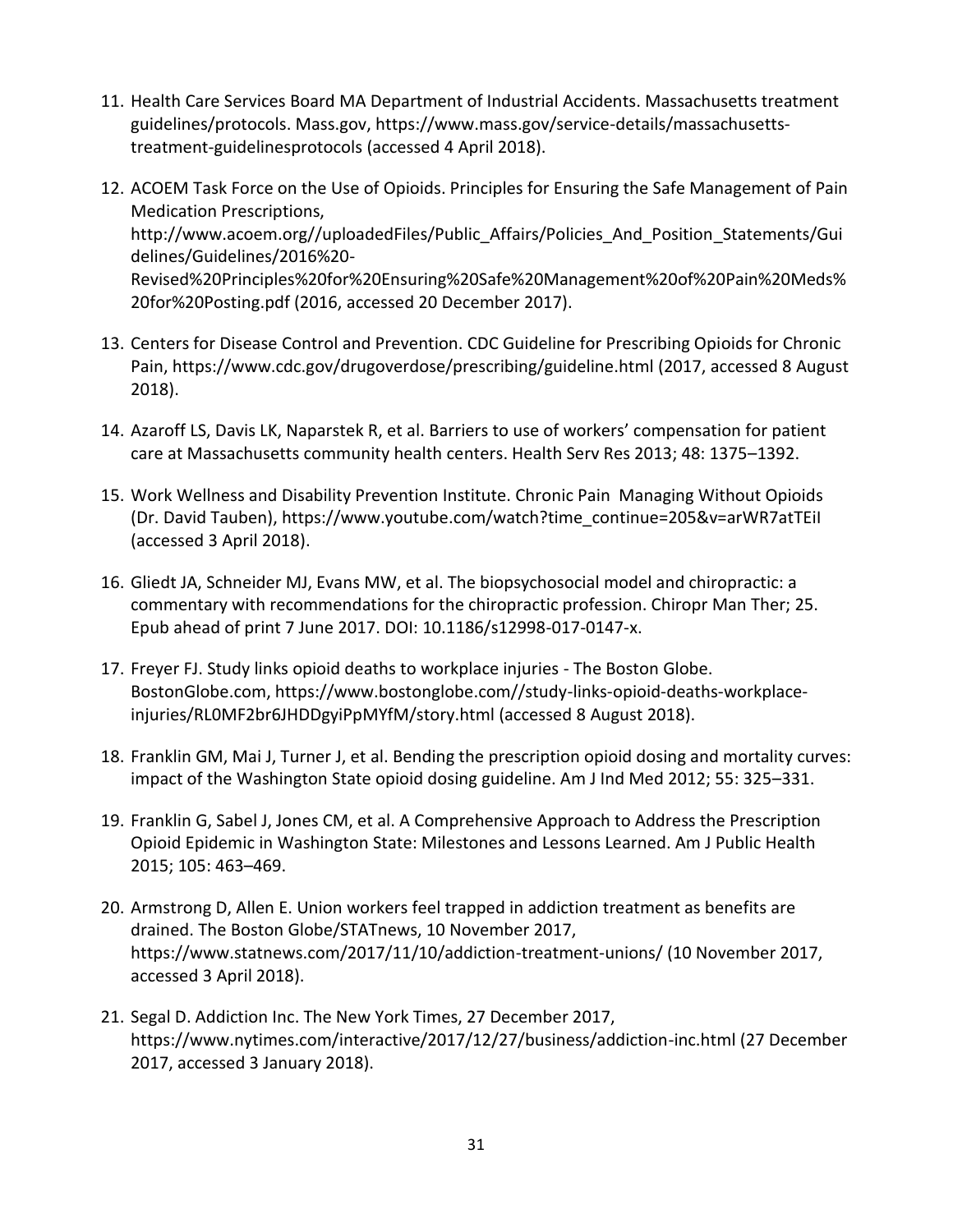22. Kolodny A, Courtwright DT, Hwang CS, et al. The Prescription Opioid and Heroin Crisis: A Public Health Approach to an Epidemic of Addiction. Annu Rev Public Health 2015; 36: 559–574.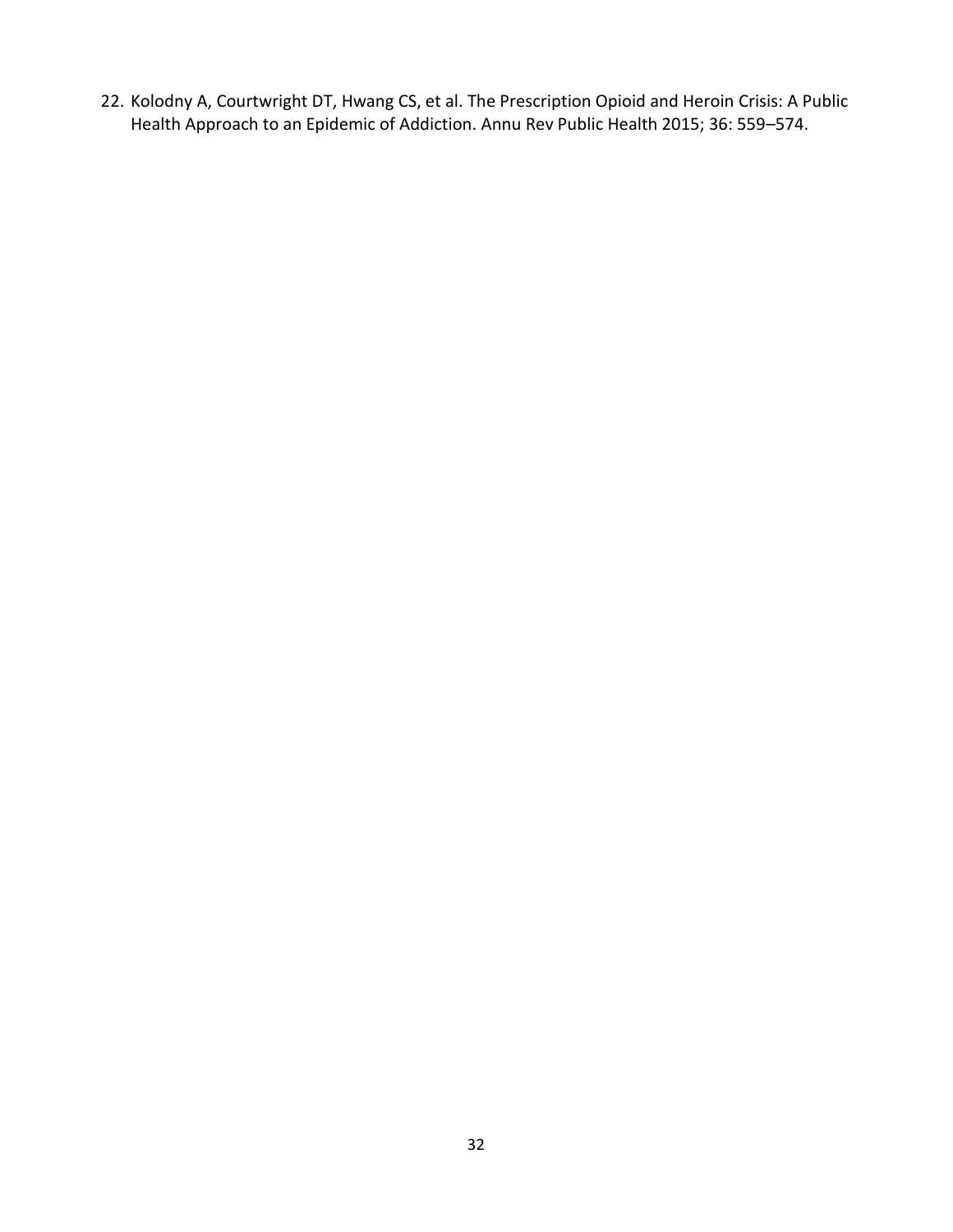# <span id="page-35-0"></span>Appendix

## **Focus Group Interview Guide**

- 1) Massachusetts is experience and epidemic of painkiller addiction and overdose. How do you think work might be contributing to this?
	- a. Causes of pain and injuries
	- b. Other work factors
- 2) Why do workers use opioid painkillers?
	- a. Specific to this industry
- 3) In what ways is opioid use a problem for workers in this industry?
- 4) What typically happens when a worker develops a back injury or has another serious injury that causes pain as a result of work?
	- a. Reporting and not of injuries and pain and hazards/conditions
	- b. Working hurt
- 5) What kind of medical treatment do workers receive as a result of injuries?
	- a. Experiences in clinical settings
	- b. Prescriptions
- 6) How does the Workers Comp system prevent or promote reliance on prescription painkillers?
- 7) How do employers try to prevent pain and injuries at work?
- 8) How do employees try to prevent pain and injuries at work?
- 9) What kind of resources are available to employees at your work to deal with a work disability or concerns about addiction to opioids?
	- a. Employee Assistance Programs
- 10) What kind of drug policies are in place in your industry?
	- a. Drug testing
- 11) What education/training have you received at work related to opioids or other substances?
- 12) What do you think would be good strategies to prevent opioid addiction among workers?
	- a. Injury prevention
	- b. Addiction prevention
- 13) What do you think workers need to know about opioids?
	- a. Connection with work
	- b. information and resource needs
- 14) What do you think would be effective messages for this worker population to help prevent addiction?
- 15) What kind of policies and programs do you think are needed to prevent work-related opioid use?
	- a. State and employer level

## **Key Informant Interview Guide**

1) What your concerns regarding how workplace experiences may play a role in the opioid crisis?